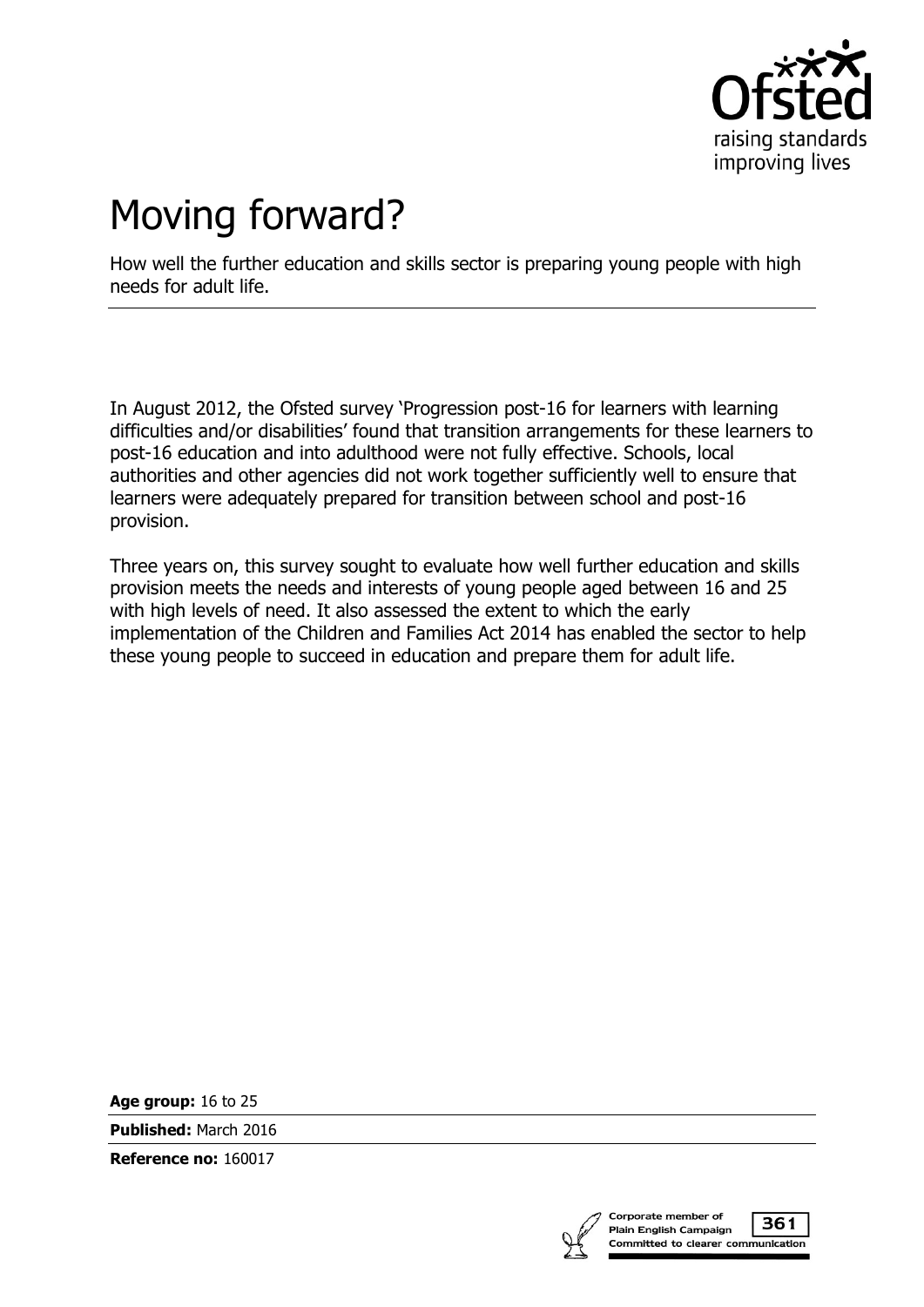The Office for Standards in Education, Children's Services and Skills (Ofsted) regulates and inspects to achieve excellence in the care of children and young people, and in education and skills for learners of all ages. It regulates and inspects childcare and children's social care, and inspects the Children and Family Court Advisory and Support Service (Cafcass), schools, colleges, initial teacher training, further education and skills, adult and community learning, and education and training in prisons and other secure establishments. It assesses council children's services, and inspects services for looked after children, safeguarding and child protection.

If you would like a copy of this document in a different format, such as large print or Braille, please telephone 0300 123 1231, or email enquiries@ofsted.gov.uk.

You may reuse this information (not including logos) free of charge in any format or medium, under the terms of the Open Government Licence. To view this licence, visit [www.nationalarchives.gov.uk/doc/open-government-licence,](http://www.nationalarchives.gov.uk/doc/open-government-licence/) write to the Information Policy Team, The National Archives, Kew, London TW9 4DU, or email: [psi@nationalarchives.gsi.gov.uk.](mailto:psi@nationalarchives.gsi.gov.uk)

This publication is available at [www.gov.uk/government/organisations/ofsted.](http://www.gov.uk/government/organisations/ofsted)

Interested in our work? You can subscribe to our monthly newsletter for more information and updates: [http://eepurl.com/iTrDn.](http://eepurl.com/iTrDn)

Piccadilly Gate Store Street Manchester M1 2WD

T: 0300 123 1231 Textphone: 0161 618 8524 E: enquiries@ofsted.gov.uk W: [www.ofsted.gov.uk](http://www.ofsted.gov.uk/)

No. 160017 © Crown copyright 2016

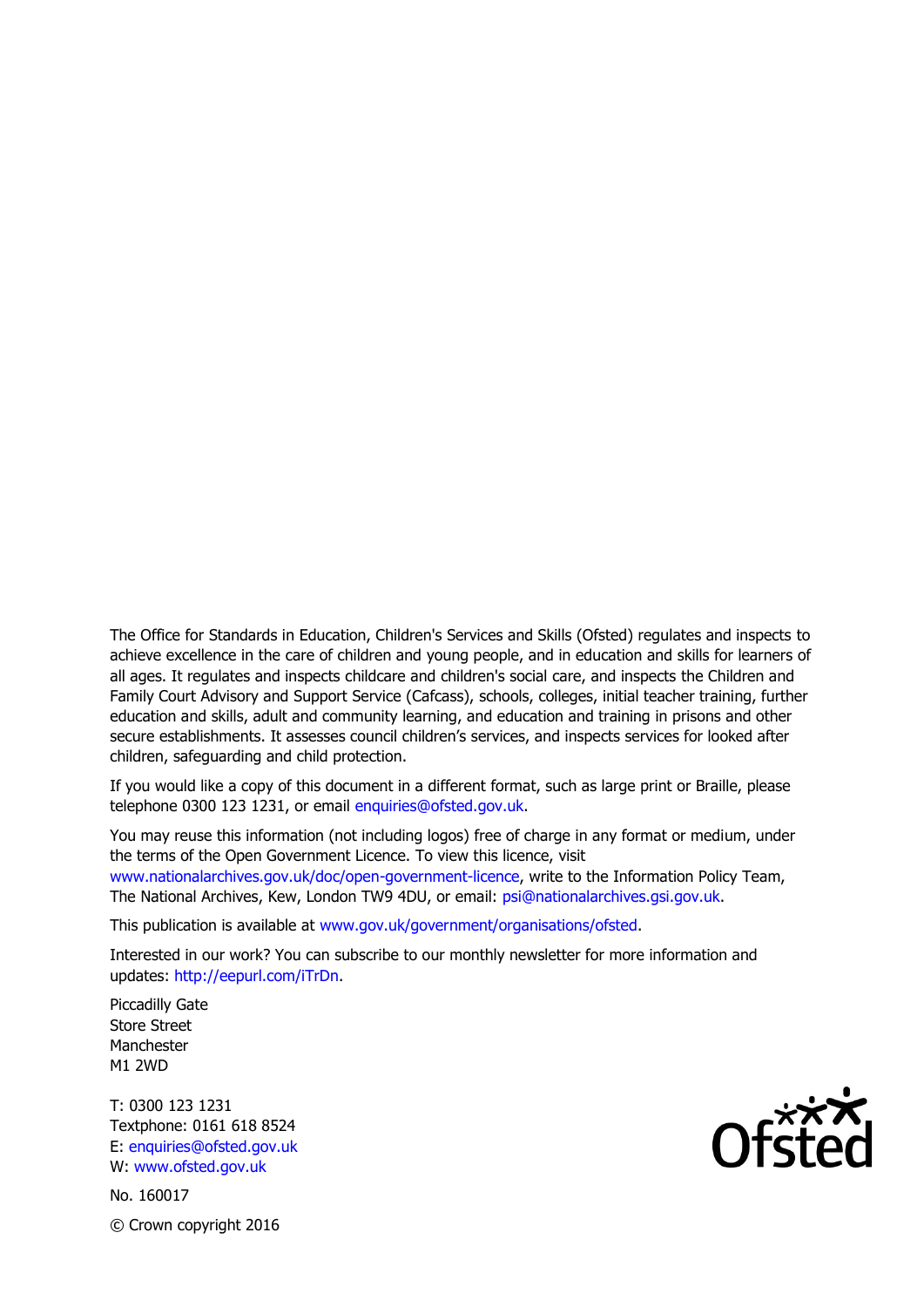# **Contents**

| <b>Executive summary</b>                                       | 4  |
|----------------------------------------------------------------|----|
| <b>Key findings</b>                                            | 6  |
| <b>Recommendations</b>                                         | 8  |
| <b>Main findings</b>                                           | 9  |
| The early implementation of the Children and Families Act 2014 | 9  |
| Careers provision and the transition into further education    | 11 |
| The quality of provision                                       | 14 |
| Evaluating provision for learners with high needs              | 20 |
| <b>Conclusion</b>                                              | 21 |
| <b>Notes</b>                                                   | 23 |
| <b>Annex A: Background information</b>                         | 26 |
| <b>Annex B: List of providers</b>                              | 29 |
|                                                                |    |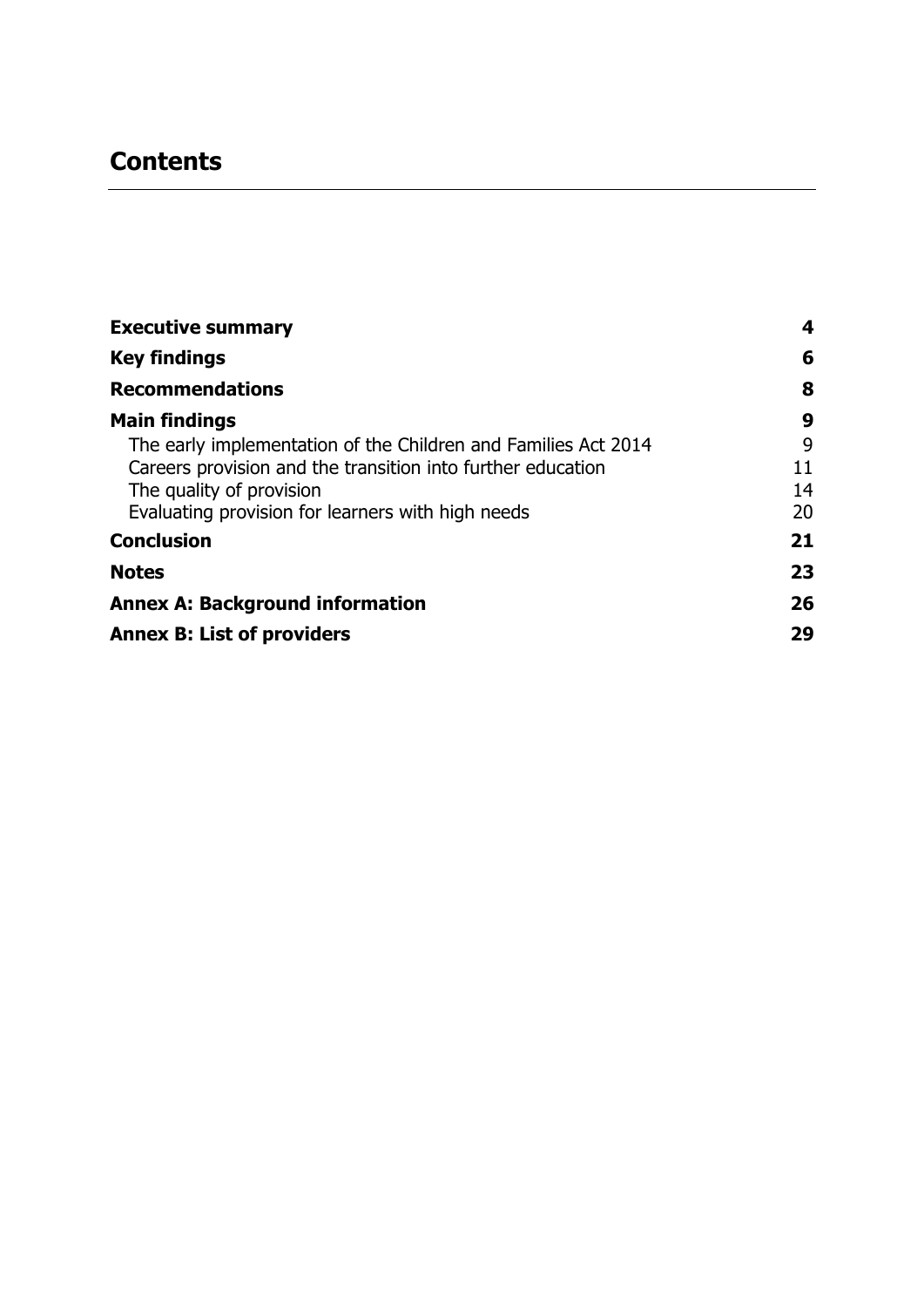

# <span id="page-3-0"></span>**Executive summary**

Learners with high levels of need are defined<sup>1</sup> as those with learning difficulties and/ or disabilities who require additional support to help them progress and achieve. These learners receive additional funding to provide the support required to meet their individual needs. Learners will typically be supported by a range of staff providing specialist education, health and care support services.

In 2014/15, there were over 22,000 young people in England aged 16 to 24 with allocated places as learners with high needs attending further education (FE) and skills providers.<sup>2</sup> There is a vital role for the FE and skills sector to play in helping these learners progress from school into post-16 provision and to prepare them for adult life. However, transition arrangements and the way in which education, health and social care agencies worked together in the past were not fully effective. All too often, learners with high needs did not progress as well as their peers.

The Children and Families Act 2014<sup>3</sup> (the Act) made a firm commitment to address these issues and help learners with high needs to succeed in education and prepare them for adult life.

This survey explored the early impact that the Act has had on the lives and prospects of learners with high needs. Her Majesty's Inspectors visited 17 providers between January and March 2015, analysed inspection reports covering the period September 2014 to March 2015, collected the views of over 1,600 young people and talked to over 60 young people in focus group meetings. Inspectors were particularly interested in how well learners' needs were assessed as they moved from school to an FE provider at age 16 and the quality of the provision supporting their progress to adult life. In addition, inspectors wanted to get an accurate understanding of the quality and accessibility of the information about local authorities' local offer to young people and their parents.<sup>4</sup>

Inspectors found that the extent to which the 17 providers visited were equipped to support learners with high needs varied considerably. Although all providers had previous experience of working with learners with special educational needs or

 $\overline{a}$ 

 $<sup>1</sup>$  For the purposes of this survey, a learner with high needs is defined as: i) a young person aged 16-</sup> 18 who requires additional support costing over £6,000; and ii) any young person aged 19 to 25 subject to a learning difficulty assessment (LDA) or, from September 2014, an education, health and care plan (EHC plan) who requires additional support costing over £6,000. This does not include high needs learners funded by the skills funding agency.

 $2$  An additional 17,000 16- to 18-year-olds were placed with schools but these learners are not included in this report.

<sup>&</sup>lt;sup>3</sup> [www.legislation.gov.uk/ukpga/2014/6/contents/enacted.](http://www.legislation.gov.uk/ukpga/2014/6/contents/enacted)

<sup>&</sup>lt;sup>4</sup> A local offer gives children and young people with special educational needs or disabilities and their families information about what support services the local authority think will be available in their local area. Every local authority is responsible for writing a local offer and making sure it is available for everyone to see.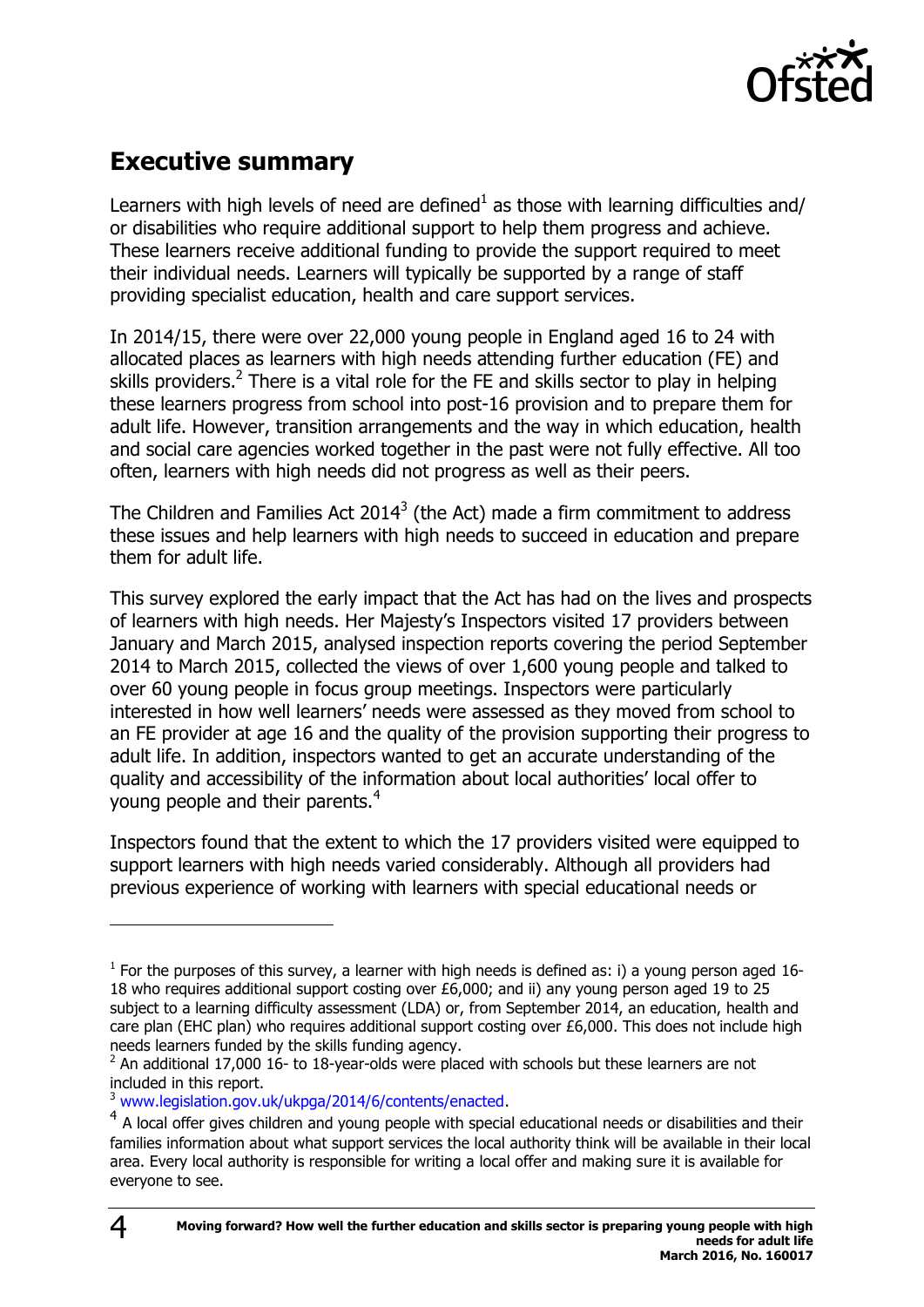

disability, **only three providers stood out for their high quality of provision**. Eight of the providers visited did not have adequate strategies, experience or expertise to ensure that they were able to support their learners with profound and multiple learning difficulties or disabilities. These providers were not able to provide the support and guidance necessary to enable learners to make adequate progress in their continued education and progression to adult life.

The provision of specialist, **impartial careers guidance to learners with high needs was generally weak**. The young people and their families interviewed by inspectors frequently stated that they had received insufficient information about the full range of opportunities available to them. Of the 20 local authority websites that inspectors reviewed, **16 failed to provide sufficiently detailed information**. Worryingly, this lack of information was a particular problem for those young people with more complex or profound learning difficulties or disabilities. Parents, carers and young people often reported that their schools and local authorities recommended an FE and skills provider within easy access and where they had established working relationships, rather than considering individual learners' educational and support needs, interests and aspirations.

The quality of provision offered in the providers visited was too variable and often not of a high enough standard. **Provision was not focused sufficiently well on preparing learners with high needs for adult life.** Only eight of the 26 providers sampled offered study programmes that included all the required components to meet the individual needs of learners. (See 'Notes' for methodology.) Although programmes at and below level 1 mostly included vocational training, **too much provision lacked meaningful work experience**. Too many learners were following programmes that were not fully meeting their personal aspirations and did not lead to further learning, employment or independent/supported living.

**Learners' progress in English and mathematics was often too slow** because, for example, teachers failed to provide their learners with opportunities to apply speaking, listening, writing and essential mathematics skills.

However, it was the assessment and recording of learners' progress and achievements that was the weakest aspect of the provision seen for learners with high needs. Inspectors found that **too few learners in the providers visited understood what progress they were making** or were clear about what they needed to do to improve further. In many cases, this was limiting the extent of learners' progress and so they were not achieving their full potential.

The effectiveness of commissioning arrangements for places in FE and skills providers was extremely variable. Transferring these arrangements from the Education Funding Agency to individual local authorities has led to different approaches. As a result, learners from different local authorities often experienced **wide variations in the range and quality of provision offered**, including, in some cases, by the same FE and skills provider. For example, some local authorities commit to two- or three-year funding for individual learners while others fund one year at a time.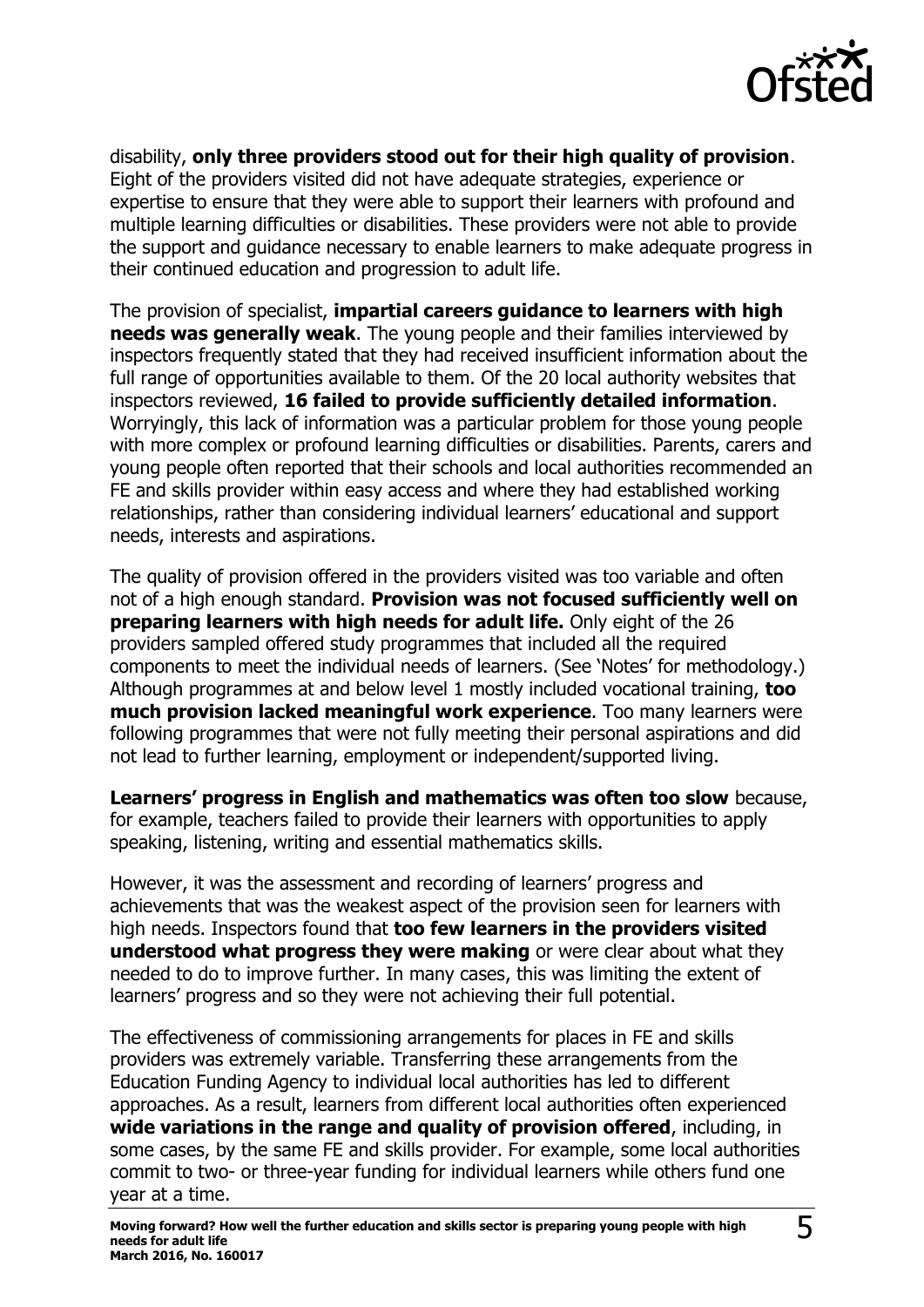

In the best examples, local authority staff provided an excellent service, using their long-standing experience of working with vulnerable young people to commission provision based on a thorough understanding of each learner's individual needs. However, in a few cases, inspectors found that the local authorities did not have staff with expertise in working with learners with high needs. Often, commissioning decisions were delayed or did not take into account the full range of learners' education, health and care or support needs.

While the aims of the Children and Families Act 2014 are commendable, inspectors found that, at the time of the fieldwork, **the early implementation of the legislation by local authorities and key stakeholders was not fully effective**. In almost half the providers visited, inspectors judged that critical information about the support that young people should receive was not shared well between the providers and the relevant health and social care organisations. This typically meant that the practical and professional education, health and care support received by the learners was not coordinated adequately nor were the right professionals involved at the right time. For example, inspectors met tutors who were teaching learners with severe speech difficulties, but they indicated that they rarely had available information about each learner's speech therapy programme to enable them to adapt their learning activities accordingly.

Inspectors also found that local and national oversight arrangements for the monitoring and evaluation of FE and skills provision for high needs learners, valued at nearly £133 million in 2014/15, were ineffective. The limited data and information available was often incomplete or unreliable. It was not possible for inspectors, local authorities or the funding agency to fully evaluate the impact of FE and skills provision on the achievements of learners with high-needs and how well they were prepared to progress to adult life.

It is only right that these learners receive additional support and resources to help them to achieve their potential. Nonetheless, providers and local authorities must be held to account for the value this support adds to these individuals' lives. Providers and local authorities must collect and analyse information on learners' progress and achievements. Only then can the impact of this provision be fully evaluated and the information used to bring about further improvements to provision to ensure that learners with high needs succeed in education and are well prepared for adult life.

# <span id="page-5-0"></span>**Key findings**

- Only eight of the 17 providers visited were fully equipped to support **the increased numbers of learners with high needs being enrolled.** Five providers did not have the specialist resources, including staff with the necessary experience and expertise, required to support learners with high needs. This was especially the case for those learners with complex and multiple learning disabilities.
- **The provision of specialist, impartial careers guidance was weak in many of the providers visited.** Learners, parents and carers frequently said

6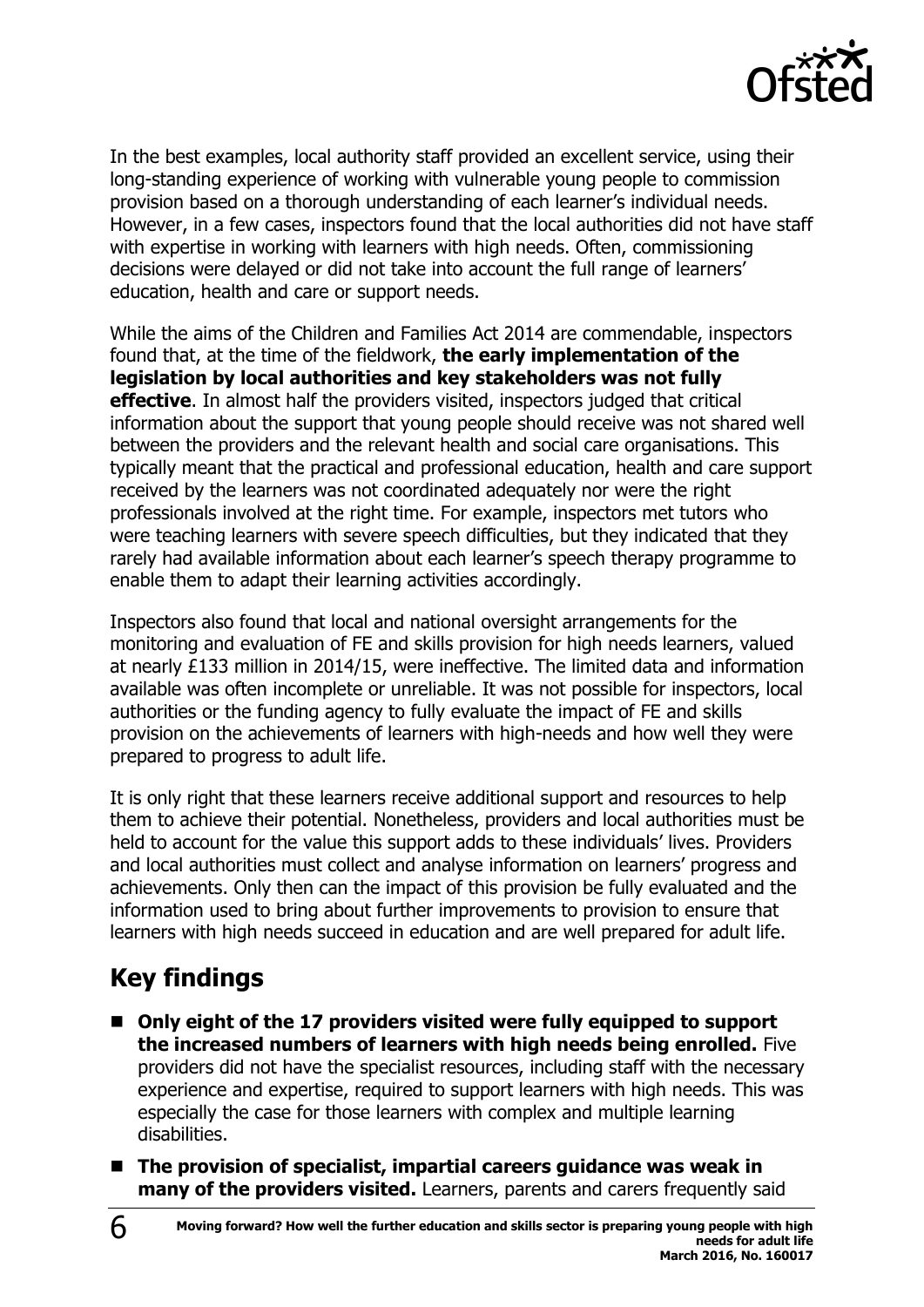

they did not receive comprehensive information, advice and guidance from their schools or local authorities that informed them of all the available options and opportunities.

- The quality of provision for learners with high needs reviewed during **this survey was often not of a high enough standard.** Provision did not focus on preparing learners for adult life well enough. In over half the providers visited, work experience was not meaningful or relevant in supporting the learner to meet their goals or it happened too late in the learner's programme. Learners' English and mathematics skills were not developed adequately to prepare them for adult life.
- **Arrangements for recognising and recording learners' progress and achievements were weak.** Three quarters of providers did not identify specific, meaningful learning goals or plan activities to meet the different needs of individual learners. Inspectors found that too few learners understood what progress they were making or were clear about what they needed to do to improve further.
- The effectiveness of commissioning arrangements for learners with **high needs varied considerably.** The providers identified that individual local authorities had different approaches, which meant that learners attending from various local authorities often experienced a different offer and quality of provision within the same provider.
- **At this early stage of implementation, the requirements of the Children and Families Act 2014 had not been fulfilled in many local areas.** Critical information about the support that young people should receive was not shared well between half of the providers visited and the relevant health and social care organisations. This typically meant that the education, health and care support received by learners with high needs was not coordinated adequately or that the necessary actions did not take place at the right time.
- **E** Arrangements for monitoring and evaluating provision for learners with high needs in the FE and skill sector were ineffective. Data and information were typically either not available or were incomplete or inaccurate or were not used effectively to monitor the quality and impact of provision or to bring about improvements for current and future learners.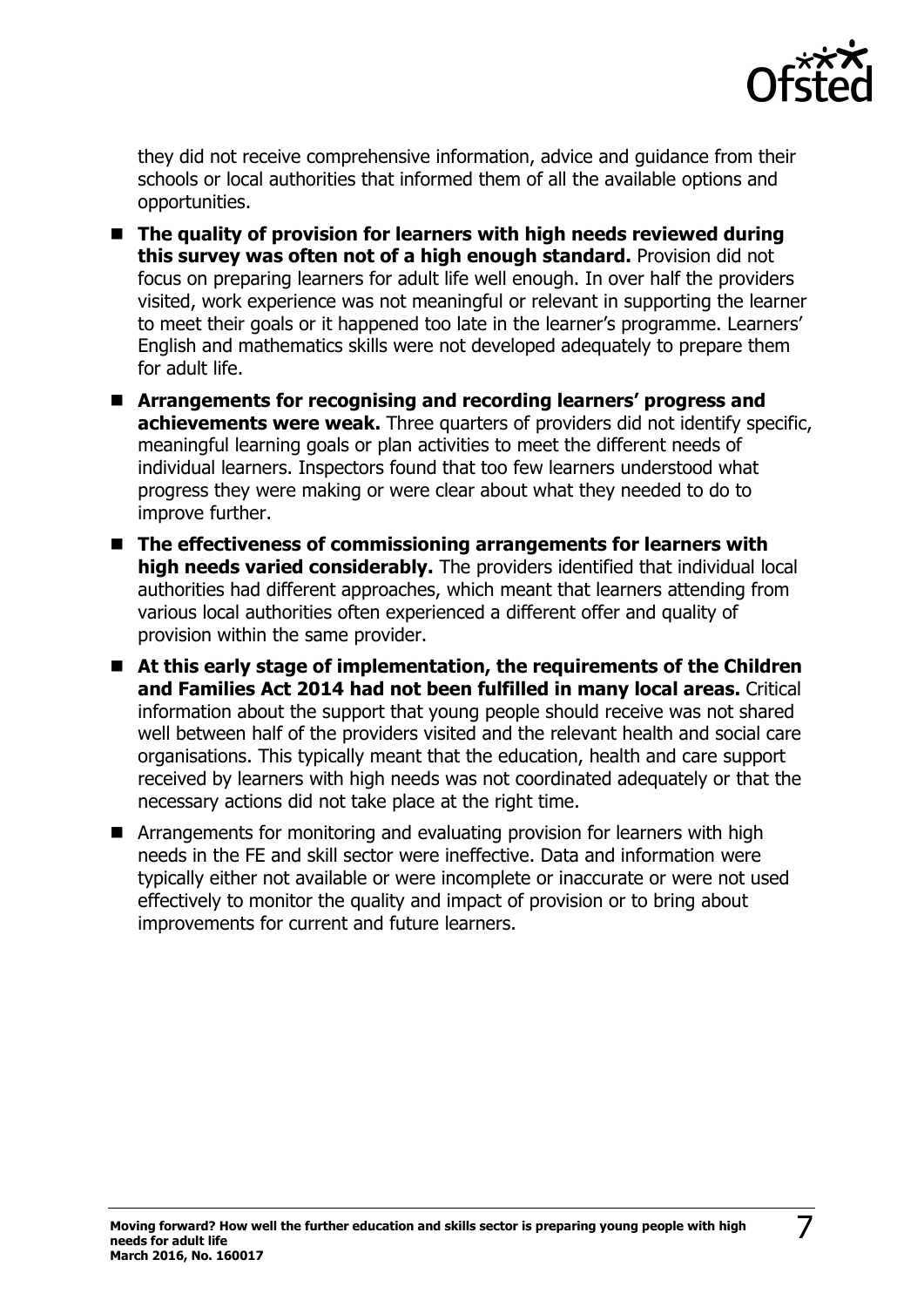

# <span id="page-7-0"></span>**Recommendations**

#### **The government should:**

**P** produce a national set of data detailing learners' sustained destinations to enable the impact of provision and of the Children and Families Act 2014 to be measured and evaluated.

#### **Local authorities should:**

- regularly review and revise their local offer so that it:
	- fully reflects the complete range of support and opportunities available to post-16 learners with high needs
	- includes commercial and charitable provision, independent specialist provision and colleges of further education
	- $-$  is easy for parents, carers and, where appropriate, young people to find, understand and use the information to make informed choices
- ensure that young people with high needs in schools and academies have fair access to specialist, impartial advice and guidance
- $\blacksquare$  ensure that arrangements are in place that enable the relevant agencies to work well together to produce education, health and care plans that result in learners with high needs being provided with a well-coordinated package of good-quality support
- **P** provide consistently fair commissioning of FE and skills places for learners with high needs, irrespective of where they live or the complexity of their condition and focused on meeting the needs and aspirations of individual learners.

#### **Providers should:**

- $\blacksquare$  ensure that staff focus on enabling learners to develop the necessary personal, social, employability and independence skills so they can achieve their goals, ambitions and aspirations, and progress on to positive destinations including into employment
- $\blacksquare$  ensure that they have the necessary specialist resources, including staff with the relevant experience and expertise to provide high-quality education and training that enables young people with high needs to successfully achieve their goals and to progress to adult life
- increase the range and availability of external work experience opportunities and supported internships to prepare learners for full-time, part-time or supported employment and apprenticeships.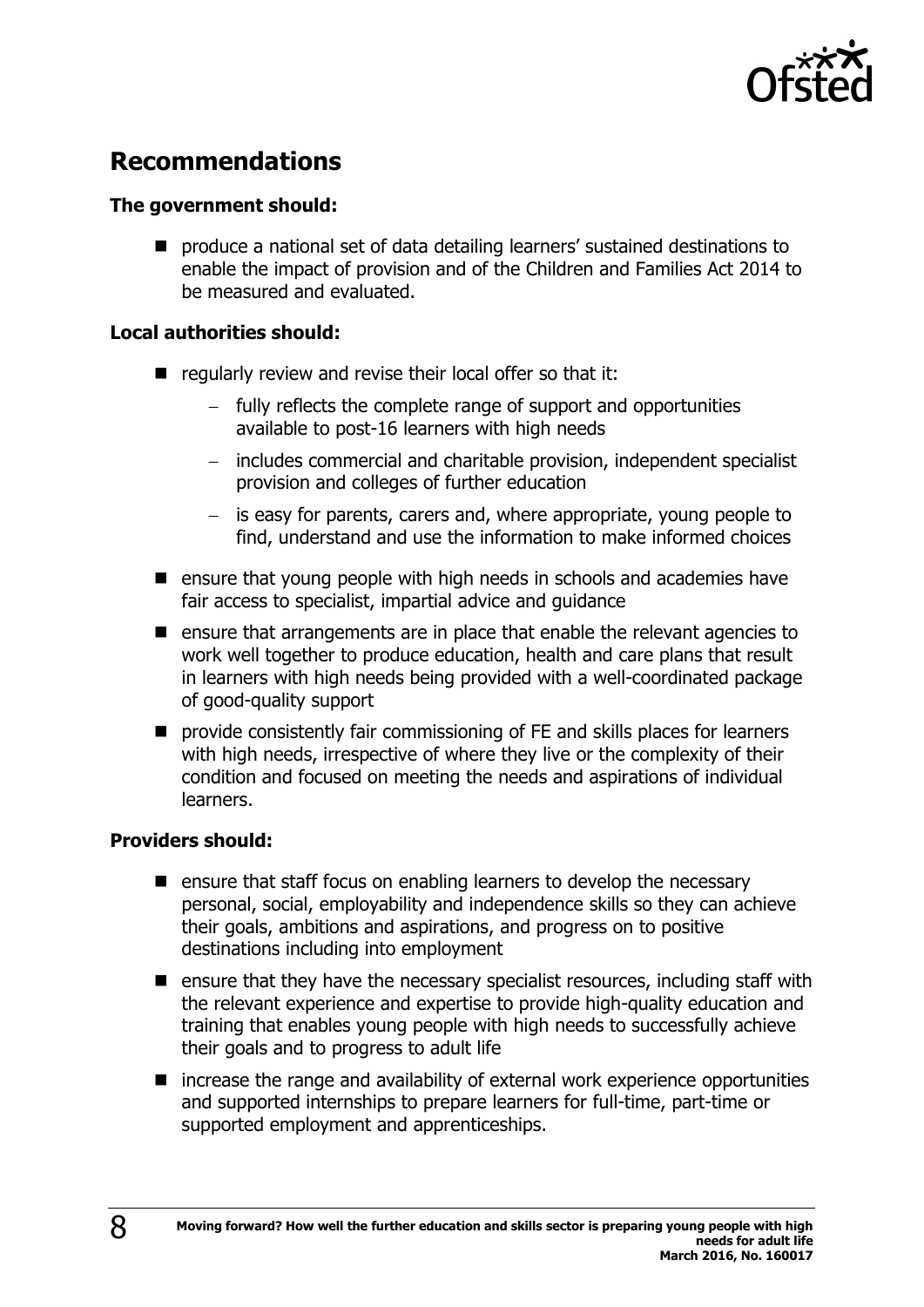

# <span id="page-8-0"></span>**Main findings**

### <span id="page-8-1"></span>**The early implementation of the Children and Families Act 2014**

#### **The response of local authorities**

- 1. This survey found that the quality of the services provided by the 57 local authorities commissioning places for learners aged 16 to 25 with high needs in the providers visited or inspected varied considerably. Fifteen of the 17 providers visited and all of the independent specialist colleges inspected worked with three or more local authorities and reported marked differences in the approaches used to commission places for learners with high needs. These providers also told inspectors that the effectiveness of local authorities' arrangements for coordinating the education, health and care agencies to support learners varied considerably.
- 2. The providers indicated that almost all of the local authorities they worked with had restructured their relevant directorates in the last five years. This had often resulted in the loss of experienced staff with specialist expertise in working with young people with special educational needs or disability in the FE and skills sector. Only a few local authorities had sufficiently prioritised provision for young people with high needs following the introduction of the Children and Families Act 2014.
- 3. The case study below highlights the very different quality of service provided to learners by different local authorities.

One of the providers we visited worked with two local authorities. One authority had set up network meetings and training opportunities that had made the commissioning process much clearer for the provider and for its partners. Multi-agency working was good, especially with the special schools in the area and the local college.

Inspectors found that parents and learners in this authority were very pleased with the commissioning arrangements. The parents and learners had received detailed information and were kept informed throughout the process. The quality of provision was good and learners were well supported by education and social care agencies that worked effectively to support their progress and development.

In contrast, the service provided by the other local authority was disjointed. The authority had been very slow to develop plans to implement the Children and Families Act with the provider. The funding system had not been fully implemented. While the provider had been told that it had an allocation of learners, the process was not in place to allow the learners to be assessed. The learners were still waiting for the commissioning of places so that they could start their learning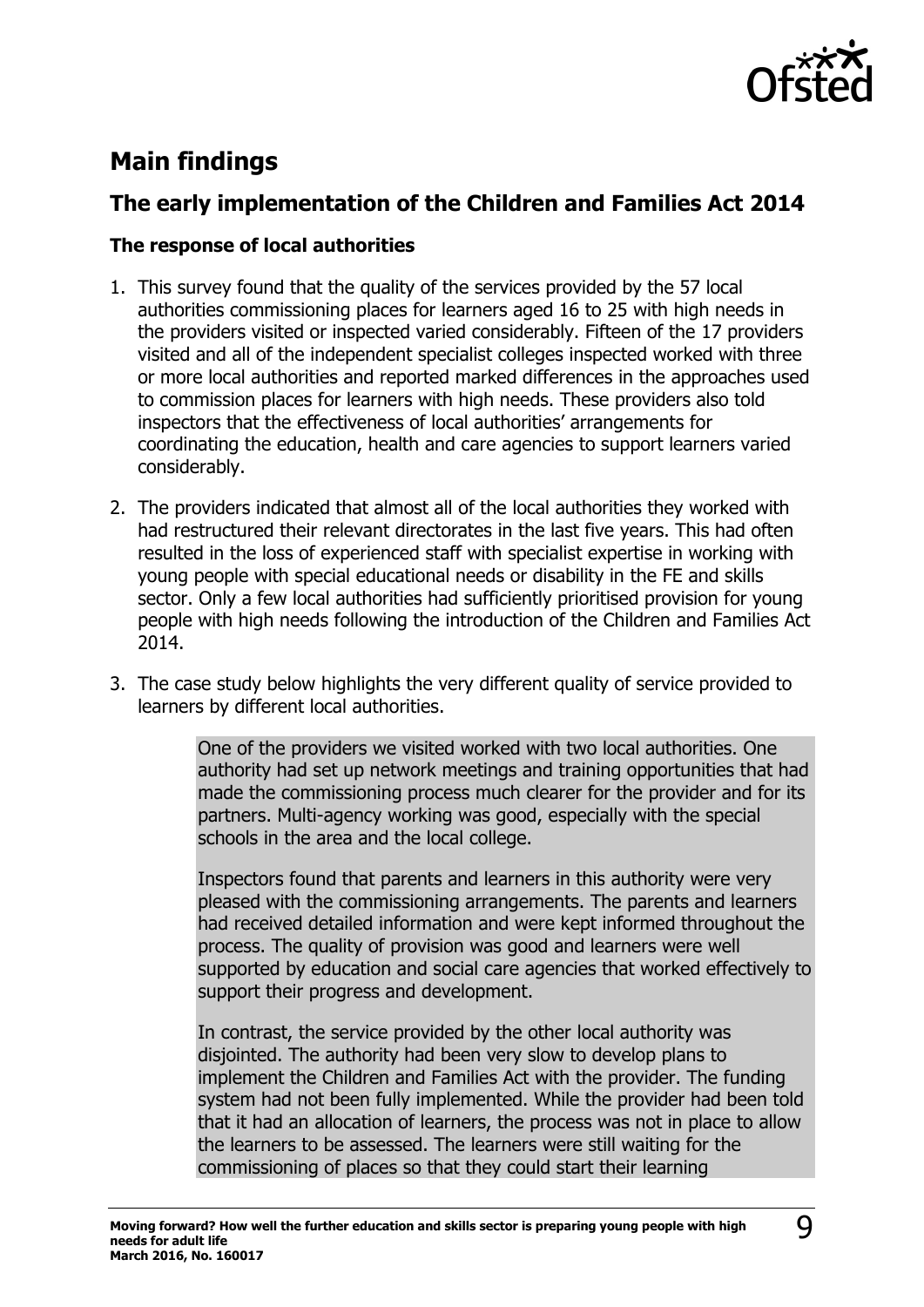

programmes. As a result, young people from this authority experienced delays of up to a term in starting their FE courses.

- 4. Local authorities are expected to develop a shared vision and strategy that focuses on learners' aspirations and outcomes. They should use education, health and care plans and other planning to anticipate the requirements of young people with high needs. Local authorities should also ensure that there are pathways into employment, independent living, participation in society and good health for these young people. However, a review of 20 local authority websites suggests that no shared vision or strategy exists across the country. Additionally, 16 of the local offers analysed either had insufficiently detailed information about provision on post-16 and post-19 support for these learners or provided poor access to this information. Often, they simply directed the reader to further websites, general resources or information or to unhelpful and complex documents.
- 5. Inspectors considered that only four of the 20 websites reviewed gave young people and their parents clear and easily accessible information to help them make well-informed decisions about the opportunities and support available post-16. These websites had clear information about:
	- the procedures for devising learners' education, health and care plans
	- $\blacksquare$  the full range of education, training and employment options, including apprenticeships
	- health and social care facilities available to support young people's preparation for adulthood
	- other relevant opportunities, such as community links and volunteering.
- 6. The evidence suggests that local authorities have developed their education, health and care plans at a relatively slow pace. These plans were devised to produce a coordinated approach to planning all the different aspects of support required for young people with high needs from birth to the age of 25. However, inspectors identified some instances where learners with health and care plans were not aware they had one and other instances where learners were unaware of the content or purpose of the plan. The quality of the information on the completed plans seen also varied considerably, ranging from comprehensive assessments of learners' needs and detailed development and support plans, to vague and perfunctory statements.

#### **The response of the providers**

7. Following the introduction of the Children and Families Act 2014, all 17 providers visited had appointed a governor or senior member of staff to take overall strategic responsibility for the provision for learners with special educational needs or disability, including those with high needs. Of these, 11 providers had developed an adequate strategy for developing the capacity and resources to support all their learners with high needs. Their priorities included: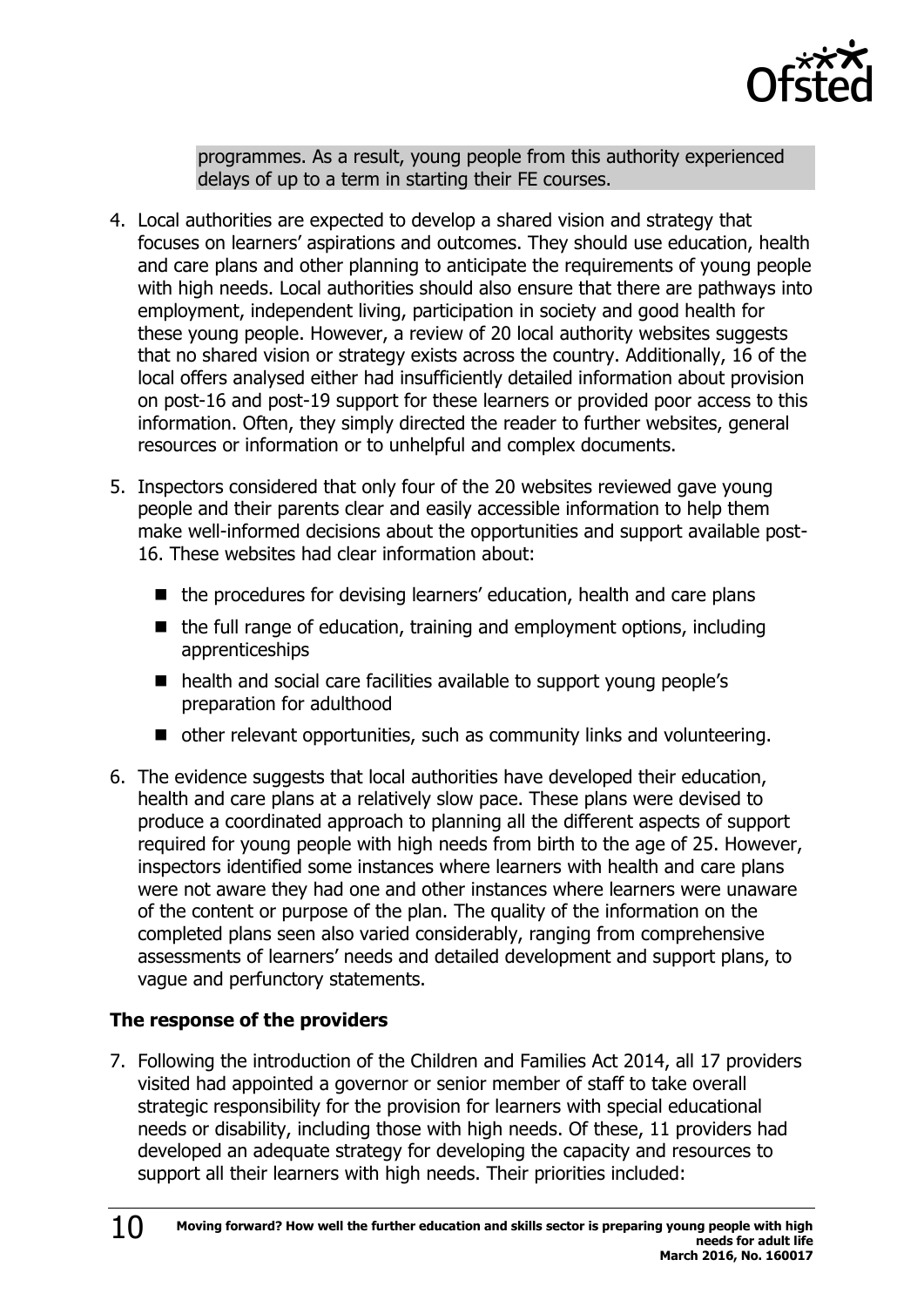

- working with specialist providers, social enterprises, community groups or local and national voluntary or charitable organisations to reduce costs, maintain and improve quality and to bring in additional expertise for staff training and learner support
- **E** generic training for all staff and governors, and more specific training for staff teaching mainstream programmes that would include learners with high needs
- training for specialist staff in completing education, health and care plans
- developing specialist resources, including an independent living area or sensory rooms.
- 8. Arrangements for supporting learners with high needs were weak at four of the 17 providers visited and three of the nine independent specialist colleges inspected. Inspectors found that, in these providers, too few staff had the skills, training or experience to provide an effective learning environment for learners with complex needs. In these providers, managers failed to use the code of practice effectively and were therefore unclear about their role in coordinating services identified in the education, health and care plans. Furthermore, very few of their staff understood how to contribute to the education, health and care plans or the functions that these plans should have in supporting learners.
- 9. Twelve of the providers visited were unable to gain the information they needed about the role of health and care agencies in supporting each of their learners with high needs. The sharing of information was frequently burdensome and bureaucratic. Senior leaders within these providers gave examples of health agencies withholding important information on the grounds of data protection. It was also reported to inspectors that the relevant local authorities were slow to respond to improve the quality of the health and care services once young people move from children's services to adult services. The lack of detailed education, health and care plans has a detrimental impact on the progress and development of individual learners and their transition into adult life.

### <span id="page-10-0"></span>**Careers provision and the transition into further education**

#### **Careers guidance**

10.Careers guidance for learners with high needs was rarely specialised enough in the providers visited. Interviews with learners and staff from local authorities and the providers visited ascertained that very few learners received careers guidance from staff with the necessary level of expertise and specialism. Similarly, inspectors found that local authorities' website content of the local offers failed to provide parents and young people with the range of information necessary to make informed choices in an accessible, easy-to-understand format. Of the learners responding to the online questionnaire and most of those attending the focus group, 95% reported that their main source of advice and guidance was their family or school.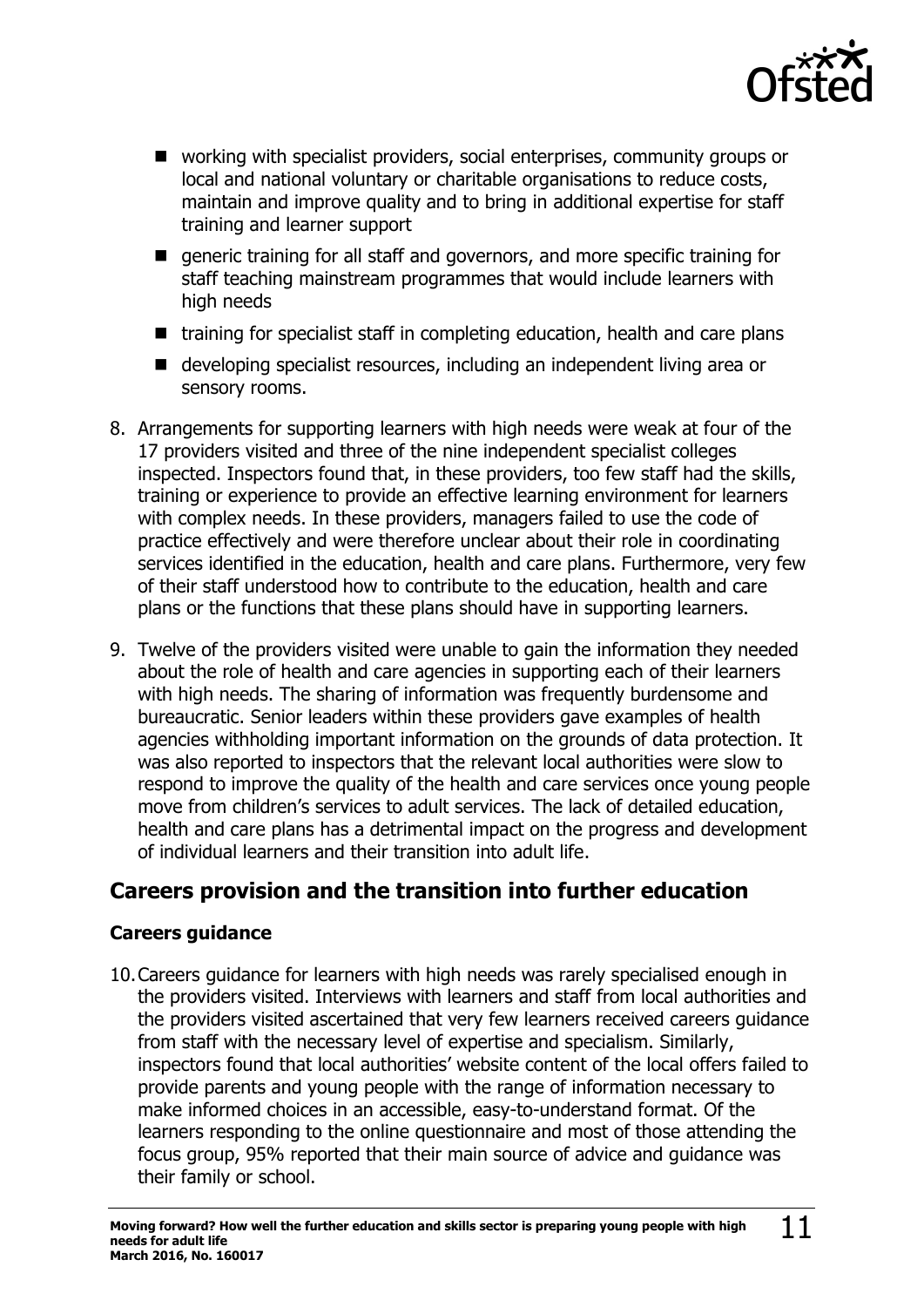

A learner's view:

'I needed to talk to someone with an understanding of and empathy with autism. Hardly anyone had that experience and they just seemed to give up on me when I couldn't get what they were telling me.'

- 11.Two thirds of the providers sampled worked closely with local schools with learners with high needs on roll. They offered link or taster courses so that learners with high needs could try out different courses, helping them decide on their next steps when entering post-16 provision. Learners interviewed during visits commonly said this helped to develop their confidence and provide the skills necessary to familiarise themselves with their new learning environment. The most successful providers also used these courses to identify learners' starting points so that the new learning programmes were personalised and made best use of the resources and expertise available. This process sometimes started as early as Year 9.
- 12.However, inspectors found from interviews with learners that, when still at school, learners typically did not receive specialist careers guidance that was sufficiently focused on providing them with information on the full range of available options. These learners suggested that too often the focus was on ensuring that they secured a place in the local provider and not on selecting the course and provider best suited to their individual needs and potential. In particular, very little guidance was given about supported internships, traineeships or apprenticeship opportunities. Ofsted's recent survey on apprenticeships,<sup>5</sup> `Apprenticeships: developing skills for future prosperity', identified that too few young people with special educational needs or disability, including those with high needs, become apprentices.

#### **Information sharing between schools, local authorities and further education providers**

- 13.The sharing of information between schools and providers was generally weak, even in those schools where learners were taking part in taster and link courses. Inspectors found that over half the providers sampled did not receive sufficiently detailed information about learners' achievements, progress, career aspirations and support needs. Too much of the information passed on was descriptive and failed to provide a clear picture of the abilities of the young person and the barriers to their learning.
- 14.This was especially the case for learners with fluctuating conditions, such as those on the autistic spectrum or with poor mental health. Consequently, FE providers had to rely on their own resources to assess learners' needs and

<sup>&</sup>lt;sup>5</sup> Apprenticeships: developing skills for future prosperity, Ofsted, 2015; [www.gov.uk/government/publications/apprenticeships-developing-skills-for-future-prosperity.](http://www.gov.uk/government/publications/apprenticeships-developing-skills-for-future-prosperity)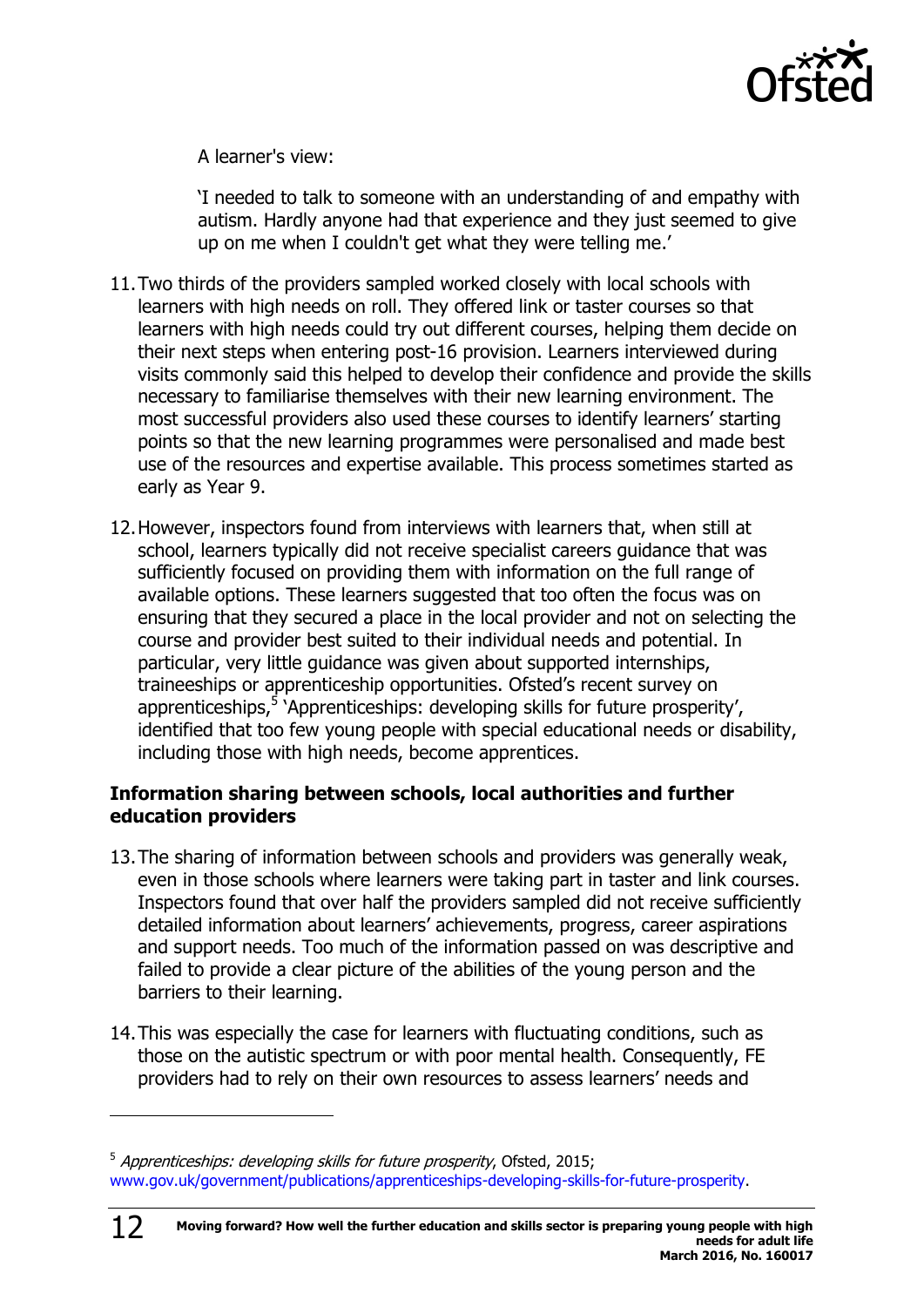

abilities to ensure that appropriate arrangements for specialist support could be made.

- 15.In the worst examples, key information regarding the behaviour, mental health or other personal circumstances of the young person was missing. This often resulted in delays in designing appropriate, individualised programmes to meet the young person's support and development needs. Thirty-seven young people who responded to the online questionnaire said that their learning support, emotional and wellbeing needs were not met at the beginning of their course, which had a negative impact on how they felt about their course.
- 16.The majority of the learners interviewed felt that their move from school to further education was positive, boosted their confidence and gave them opportunities to meet new people and try different activities. The small proportion of learners who were less positive tended to report delays in starting because of late funding decisions and having no key point of contact at the start of the course. The other main reasons for dissatisfaction included the FE provider not being set up to meet their needs and that they were on the wrong course because of the restricted choice available.

#### A learner's view

'People don't seem to talk to each other, I keep telling college staff the same things about my condition but they don't pass the information on or do anything about it. When I get tired or stressed I need somewhere to rest or get away from other people, if it doesn't happen I go into meltdown – they don't seem to get that.'

#### **Education, health and care plans**

17.The quality of the 20 education, health and care plans reviewed by inspectors varied considerably. Five provided in-depth detail of the learner's special educational and support needs, health and care requirements and educational background, including barriers to learning, achievements and medium- and longterm goals. Four had good detail and useful information. However, 11 were too vague or lacked the specific detail needed from other agencies. Inspectors judged six of the 20 plans to not be good enough.

18.The most effective plans included many of the following elements:

- **Personalised assessments of the individual's health and care needs from all** the relevant agencies involved
- $\blacksquare$  details about how the health and care support linked to the education programme
- clearly identified learning goals that were relevant, realistic and strongly related to the learner's plans for adult life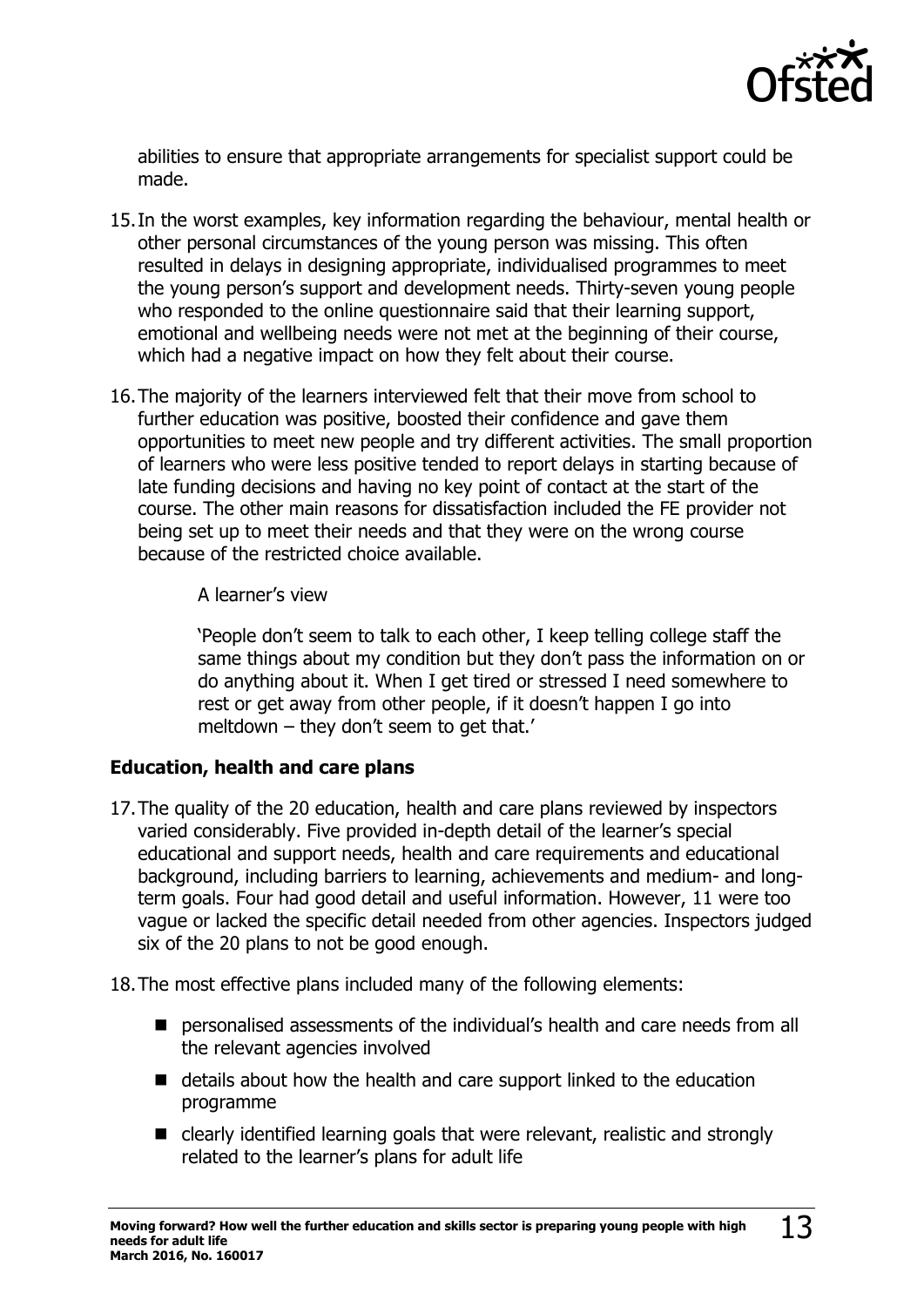

- details about the type of specialist support required to enable the learner to achieve their learning goals, including language support, physiotherapy and assisted technologies, as well as reasonable adjustments required for assessments.
- 19.The weaker education and health and care plans lacked clarity and were overly complex. They contained too much irrelevant information, with too many phrases that were generic and not sufficiently personalised to the learner's individual special educational needs and disabilities. Although these plans typically identified each learner's abilities, learning goals that would help them to make good progress into adult life were not linked to these abilities.
- 20.The sharing of relevant data and information by health and care agencies was found to be poor in a third of the providers visited. Staff at these providers and the parents interviewed said that they were frustrated at the lack of consistency in staffing and slowness of responses from some social care departments. In one case, a parent told inspectors that a social care representative attended only two of the six reviews organised. On these two occasions, they were poorly prepared for the review and made little contribution, despite the family needing practical help and support to continue the placement in the local college.
- 21.Planning for learners' next steps after they completed their learning programme was often weak. At nine of the providers visited, learners in their final year still did not have high-quality transition plans of how their agreed destination goals would be supported once they left. The inspections of the seven independent specialist providers with residential accommodation identified an increase of about 10% in the number of learners having to return to the parental home after leaving college. This was despite the planned destination being to move into independent, supported or sheltered accommodation. This problem was less of a concern for non-residential providers as their learners were, in the vast majority of cases, already living at home.

### <span id="page-13-0"></span>**The quality of provision**

14

j

#### **Implementation of the 16 to 19 study programme**

22. The underpinning principles of the study programmes $<sup>6</sup>$  require that all learners</sup> aged 16 to 19 follow well designed individual study programmes that meet clear educational and career aspirations. These should normally be at a higher level of study than their prior attainment. This is extended to the age of 25 for disabled learners and those with special educational needs. However, only four of the providers visited gave their learners with high needs personalised study

 $6$  16 to 19 study programmes: advice on planning and provision, Department for Education, 2014; [www.gov.uk/government/publications/16-to-19-study-programmes-advice-on-planning-and-delivery.](http://www.gov.uk/government/publications/16-to-19-study-programmes-advice-on-planning-and-delivery)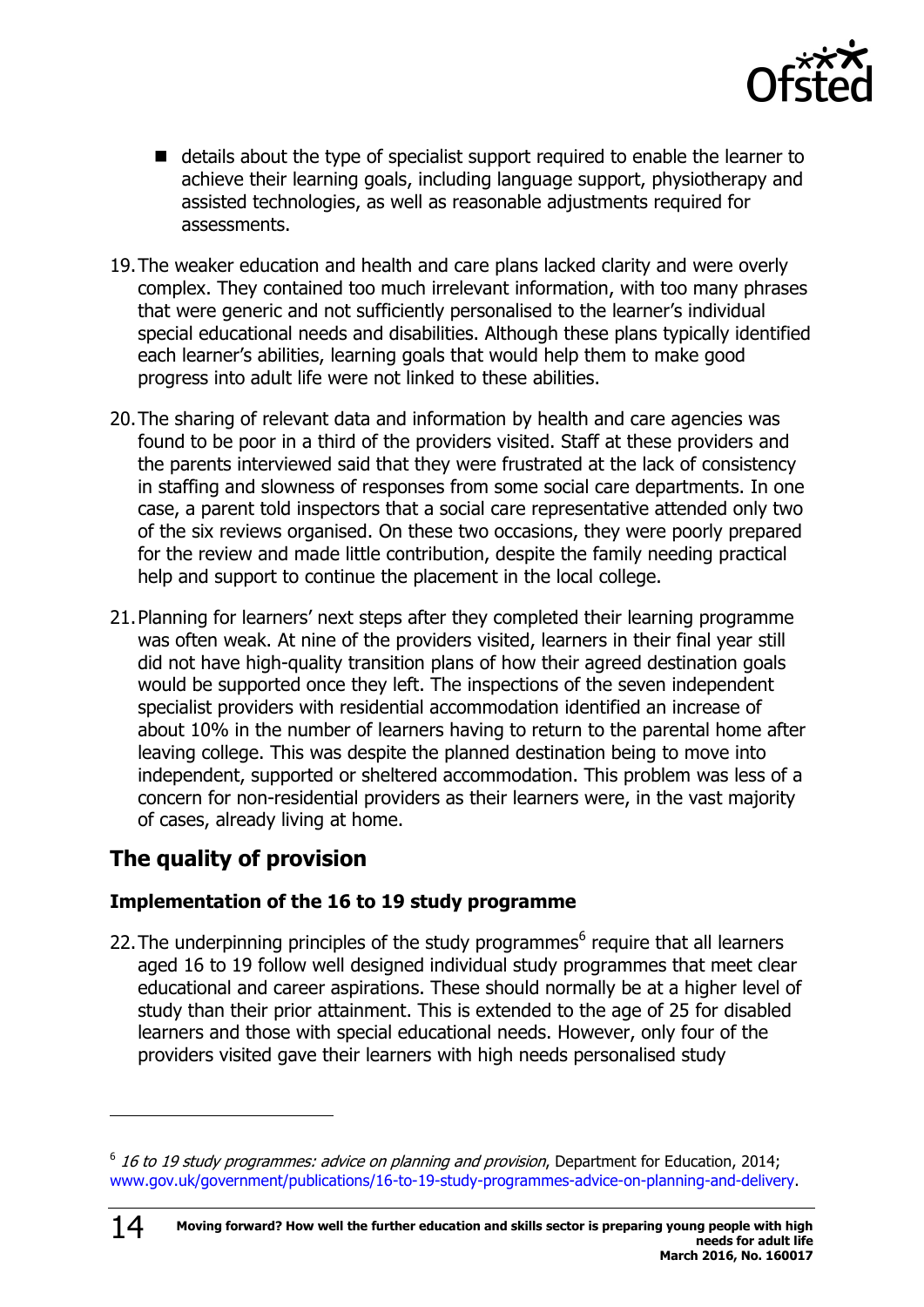

programmes that were clearly linked to agreed next steps and supported their progress towards independent living.

23.This case study shows how Sheffield Lifelong Learning, Skills and Communities collaborated with its partners to provide a well-planned study programme for its 63 learners with high needs.

> Sheffield Lifelong Learning, Skills and Communities considered each learner's potential as well as their support needs and barriers to progression very effectively when planning their study programmes.

Approximately one third of the learners had emotional and behavioural disorders. Study programmes for these learners prepared them well to progress to mainstream education, training or employment over a one- to two-year period. Each learner received a tailored programme that combined a vocational course, work experience placement, English and mathematics and enrichment activities, delivered by the provider's own staff or local specialist providers. Progression rates were good, with three quarters of learners from this group moving on to further training, including at levels 1 and 2 in subjects such as music technology, vehicle maintenance and engineering.

The learners with autistic spectrum disorders followed similar programmes that were carefully tailored to take into account their support needs.

The study programmes for the third group of learners, who had profound learning disabilities, focused on developing their practical and social skills to support their transition from school to greater independence in their adult life. Although they were mostly exempt from the English and mathematics qualification requirement, they made good progress in developing verbal and non-verbal communication skills.

- 24.Too few managers at the providers visited had an adequate understanding of the requirements of the study programmes. Inspectors found that the weakest study programmes were at six providers that were new to delivering provision for learners with high needs and those that had considerably increased the numbers of learners with high needs attending courses.
- 25.The most common weakness that inspectors identified in study programmes at the providers visited included:
	- an insufficient focus on preparing learners for appropriately challenging medium- and long-term goals that would prepare them for adult life
	- $\blacksquare$  too many short-term learning targets that were mostly based on achieving qualifications
	- a lack of specialist careers quidance and poor collaboration with learners and their parents to agree a suitable range of progression routes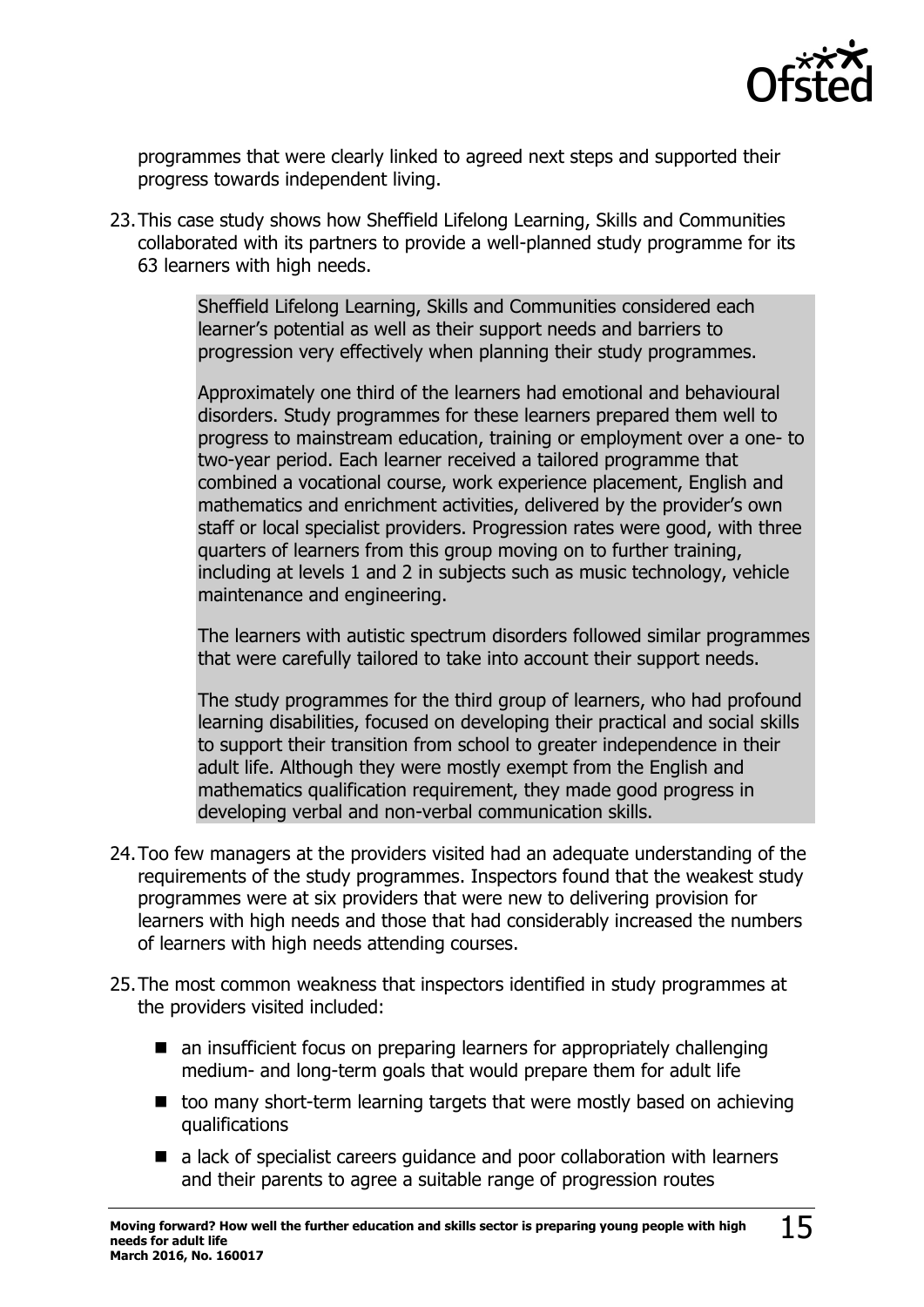

- $\blacksquare$  a failure to identify the most relevant training and support, including work experience, and English and mathematics provision.
- 26.All of the providers offered an element of work-related learning, where appropriate. Just over 900 of the learners who had responded to the online questionnaire stated that their main reason for attending college was to enter employment. Similar responses were received by those learners who participated in the focus groups. However, inspectors found that in a third of providers, work placements were not related to the individuals' preferred vocational area nor were learners clear about how it was improving their prospects of voluntary or paid work. One third of the providers sampled struggled to find sufficient external work placements to give all suitable learners the work experience they needed.
- 27. Only three of the providers visited made good use of supported internships.<sup>7</sup> Learners at these providers developed the necessary work skills and behaviours necessary and settled into good work routines as a result of the specific support provided by job coaches. The employers interviewed said that by understanding the adjustments they needed to make, for example to work routines, they were able to place supported interns in the right departments. These were helped by staff with the right level of experience and the appropriate attitude to working with a young person with a disability or learning difficulty.
- 28.The case study below demonstrates the exceptional links the National Star College has with an energy provider to offer its learners supported internships.

The company showed strong commitment to developing supported internships. Initially, volunteers were chosen from the workforce to be buddies or mentors to the learners. They received training and guidance from the company and college. A member of the college staff was permanently based on the company site to provide additional support to learners.

Learners were interviewed and allocated to various roles in the organisation including administration, IT support, maintenance, catering and reception duties. In addition to workplace activities, learners received classroom-based tuition and worked towards relevant qualifications.

All learners could describe the skills they had developed as a result of the experience and how they themselves had changed. They were very positive about the organisation as an employer. They felt that staff listened to them and looked at the person and not the disability.

 $\overline{a}$ 

 $7$  A supported internship is a type of study programme aimed at young people aged 16 to 24 who have a statement of special educational needs, a learning difficulty assessment or an education, health and care plan who want to move into employment and need extra support to do so.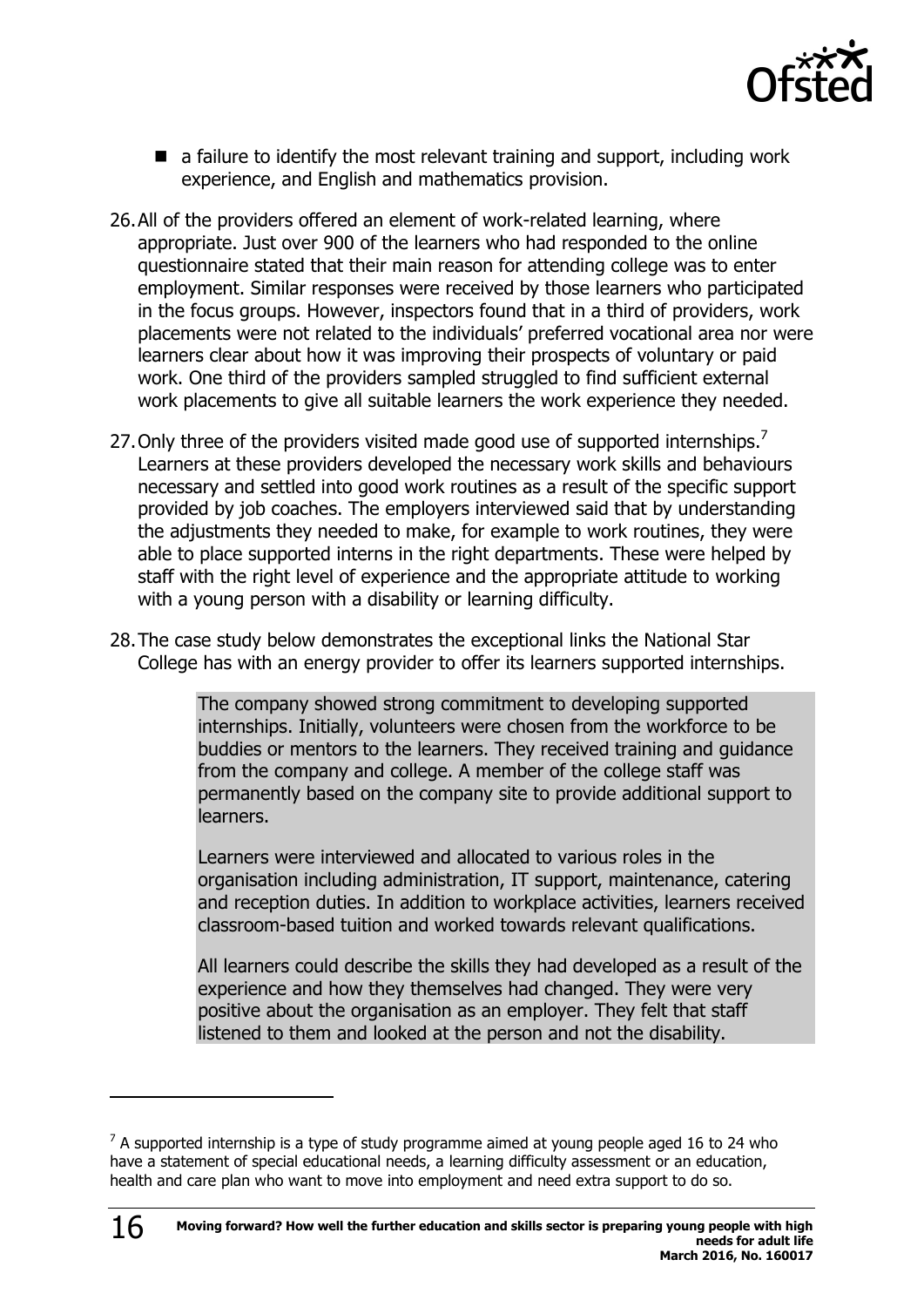

The employer also benefited from the experience. The college and the learners helped the company overcome their concerns about working with people with disabilities. Some employees without disabilities were initially slightly uncomfortable in case they said the wrong thing, but they quickly realised that it was not a problem.

#### **Preparing learners for adult life**

- 29.Study programmes for the majority of young people with high needs should be designed to prepare them for greater independence in adult life, as well as employment or further training. Nearly all the providers visited included a wide range of well-planned practical learning activities in their onsite kitchens, cafés, gardens or workshops. However, only six of the providers visited and five of the independent specialist colleges inspected successfully ensured that their learners could reinforce the skills developed in a more protected setting in everyday environments. Learners at the other providers had too few opportunities to develop their skills and confidence in external settings. They were therefore not being prepared adequately for adult life.
- 30.At the providers visited, over four fifths of learners with high needs achieved their qualifications. Overall success rates between these providers ranged from 85% to 94%. At the better providers, learners also developed good independent living and employability skills, such as the ability to travel on public transport to attend work placements, and the customer service skills required to serve the public in college canteens and shops. However, in other settings, too few learners were able to practice these skills in real vocational settings due to the limited range of work experience with external employers.
- 31.Although learning programmes in the weaker providers often included projects that involved excursions to local shops, museums, cafes and the use of public transport, learners were often in groups or with a member of staff at their side. They were rarely given clear targets to achieve during the activity or constructive feedback on their performance. Inspectors identified good practice in the better provision when staff shadowed the learners while they were on individual excursions or tasks and gave them clear feedback on their behaviour, attitudes and competence.
- 32.Four of the providers visited had engaged well with learners' families, employers and local communities to enable learners to reinforce their learning and develop their independence. Examples of where this was successful were:
	- a structured programme of internal and external work placements that set high standards and expectations for learners, enabling them to develop occupational expertise, confidence and the necessary personal and social skills to progress into paid, supported or voluntary work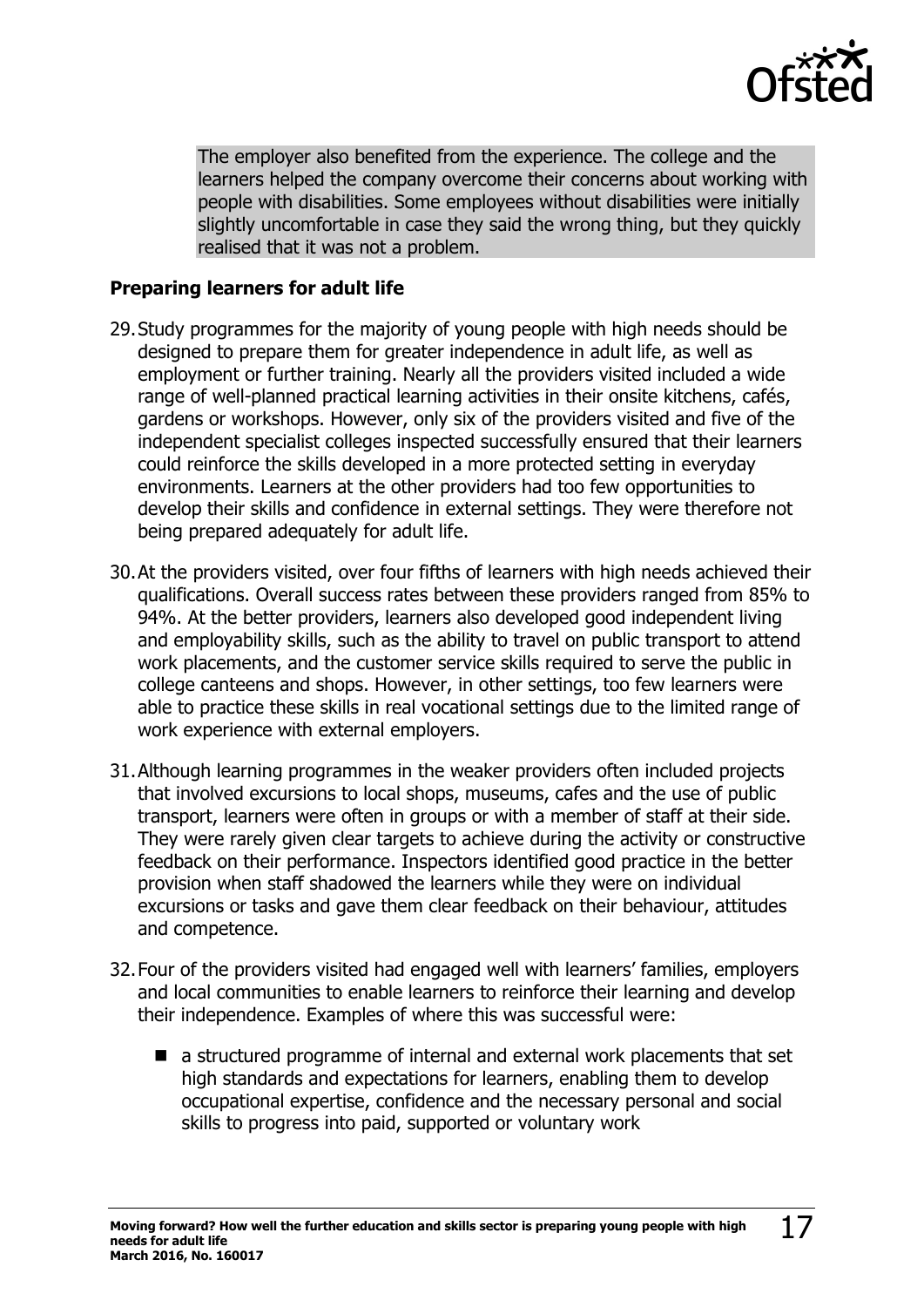

- the development of social enterprises, such as a laundrette to take in drycleaning from the public, enabling learners to gain the full range of employability skills.
- 33.All of the established independent specialist colleges inspected had good access to specialists including speech and language therapists, physiotherapists and occupational therapists. They had developed excellent links with these specialist agencies and were skilled at combining the services they provided for different learners to save staffing costs. However, this was not the case at eight of the providers visited, especially those that had recently accepted learners with high needs. They reported greater difficulty in obtaining the necessary specialist support. They identified the lack of specialist staff with experience in autistic spectrum disorders and behaviour management as a significant barrier to meeting the specific needs of some of their new learners with high needs.

#### **Teaching, learning and assessment**

- 34.The quality of teaching and learning in the providers visited varied considerably across the different types of providers seen. Learners with high needs who were integrated into study programmes that led to substantive vocational and academic qualifications at levels 2 and 3 generally benefited from well-planned additional support. On the discrete programmes for learners with high needs, teaching depended on the extent to which the members of staff had specialist skills and experience in working with learners with complex needs. Where staff were skilled at providing well-planned personalised learning programmes, activities were appropriately challenging for learners.
- 35.The teaching was weak in providers, however, where staff showed little understanding of how learners with complex needs process information and learn. Typically, insufficient time was given to learners to process information and assessment was poor, with little constructive feedback provided to learners on their progress.
- 36. In the providers where teaching was effective::
	- $\blacksquare$  learning was highly personalised, with a wide range of suitably challenging activities that stimulated and motivated the learners with high needs
	- learning was clearly related to each individual learner's goals and aspirations
	- $\blacksquare$  staff incorporated specialists from other professionals to develop communication and creative skills with learners with very little speech and language skill.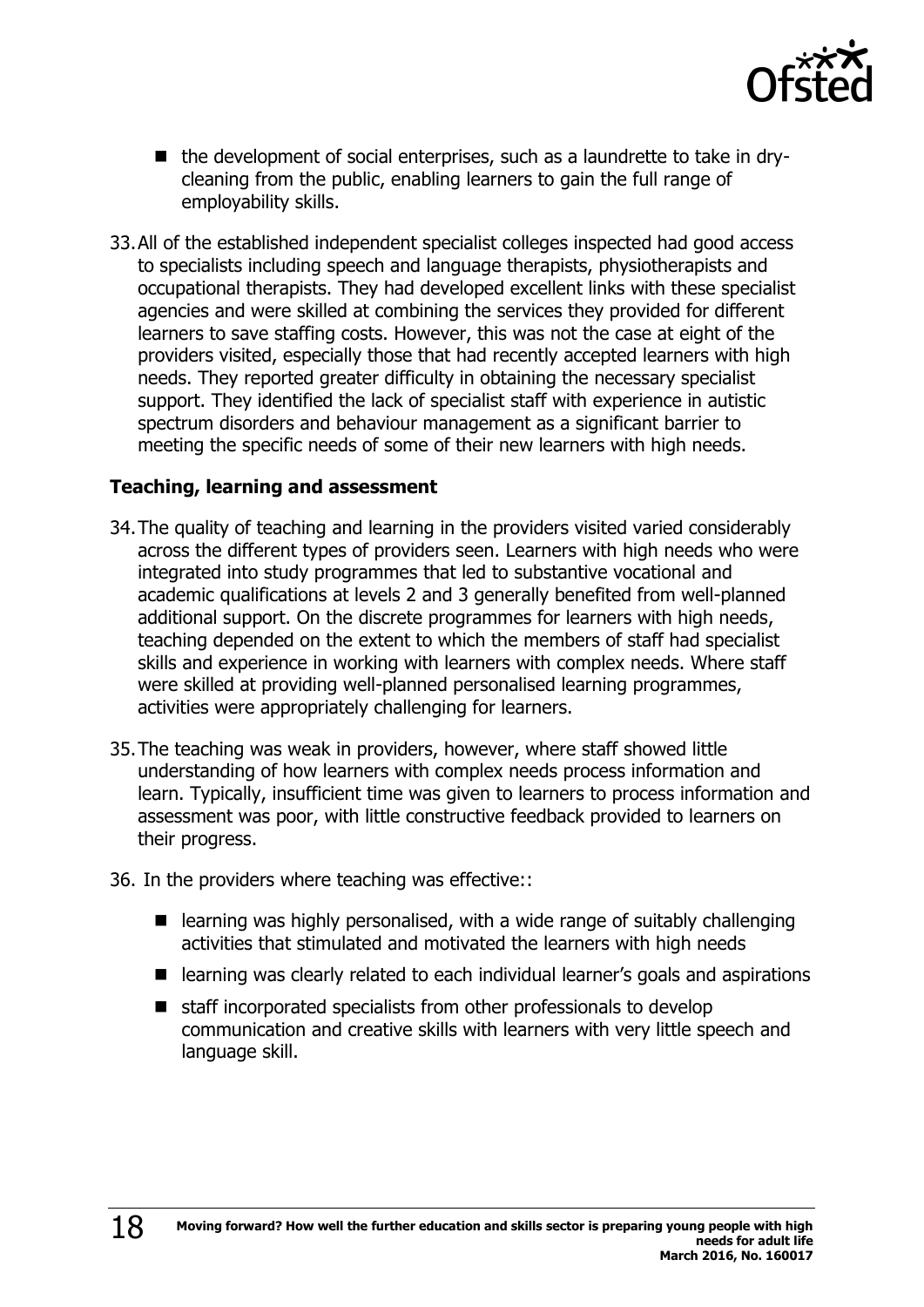

- 37.The following examples demonstrate how providers responded to the diverse needs of students.
	- Learners produced a film that tackled bullying and inappropriate behaviour that was used as part of an induction for new learners.
	- A learner with a passionate interest in politics had his programme adapted so that he could attend a politics class at another college. He was also supported in his work as a parish councillor.
	- Education, physiotherapy and speech and language staff worked together particularly well with learners with physical disabilities, learning difficulties, sensory impairment and autistic spectrum disorders. For example, one provider used trampolines to facilitate movement, improve fitness, promote relaxation and improve communication skills.
	- $\blacksquare$  Learners on the autistic spectrum significantly improved their independence and social skills by living in a dedicated residential facility. Alongside their college course, they took part in community activities and undertook supported external work experiences.

#### **Recognising and recording learners' progress and achievements**

- 38.The use of systems to recognise and record learners' progress and achievements was the weakest aspect of provision at all the providers sampled, especially where learners were not working towards a qualification. Providers were typically weak at developing and using a reliable system to improve the outcomes for their learners beyond the achievement of qualifications. Areas for improvement that inspectors commonly found included:
	- failure to analyse initial assessments of learners' skills, aptitudes and development, and support needs to identify clear development targets or learning goals
	- poor consideration of learners' long-term goals or planned progression routes to develop a well-designed set of targets that focus on their overall progress
	- targets that were too broad and couched in jargon or complex language not fully understood by learners, their parents and other staff
	- failure to involve learners, their parents and other staff included in teaching and supporting them when setting targets or discussing learners' achievement, progress and further development needs
	- weak assessments that often focused on, for example, specifying how hard a learner worked instead of assessing and giving clear feedback on the skills, knowledge and attitudes and behaviour they had developed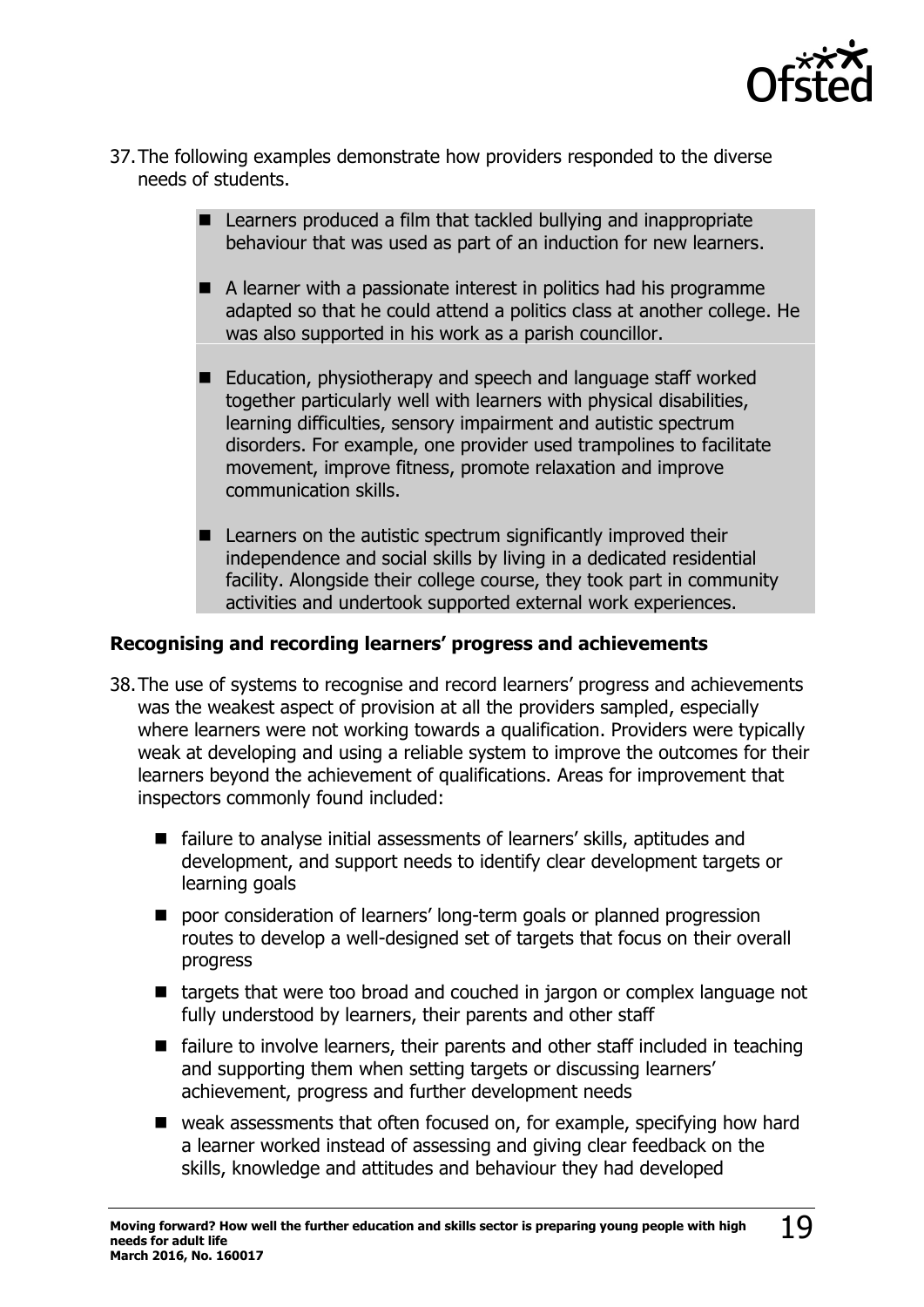

- failure to moderate assessments to ensure that they were accurate and rigorous and therefore reliable.
- 39.Inspectors identified that six of the providers visited used effective systems for target setting, assessment and feedback to learners on their progress and achievements. Assessments and the recording of information at these providers was highly personalised, clearly linked to learners' medium- and long-term goals and fully integrated into learning and assessment activities. Records were detailed and showed the small but important steps that learners made. In these providers, learners were able to communicate their achievements to inspectors and how the providers were supporting the learners' overall progress.

### <span id="page-19-0"></span>**Evaluating provision for learners with high needs**

#### **Provider evaluations**

- 40.Twelve of the providers sampled were not fully effective at self-assessing how well their learners with high needs were prepared for adult life when they left their organisation. Their use of performance information to analyse the effectiveness of provision, identify trends and influence the curriculum was typically weak. Their assessment of outcomes for learners was not sufficiently self-critical. They often judged achievement rates of 90% or higher to be good or outstanding, giving little consideration to how useful these qualifications were in preparing their learners for adult life.
- 41.Nine of the providers visited had effective systems for monitoring the quality of teaching and learning. These providers used specialist staff to observe learning sessions, interview learners and review learning materials to identify good practice and develop training plans for the teaching and support staff. In the other providers, managers did not focus enough on evaluating the effectiveness of activities, the progress made by learners or the skills they acquired. As a result, the teaching staff did not receive sufficient feedback on the quality of their teaching and the areas that were a priority for further training and development.
- 42.Very few of the self-assessment reports reviewed by inspectors analysed adequately the differences in the achievements of different groups of learners, according to their particular special educational need and/or disability. In general FE colleges, where significant numbers of learners were on mainstream academic and vocational programmes, there was insufficient analysis of the outcomes of these specific groups of learners.
- 43.Almost all the providers visited had secure data on learners' progression to courses in their institutions, but only four of them had reliable and specific information on learners' destinations when they left. Half of the FE colleges sampled were relatively new to this area of work and were not in a position to record sustainable destinations because no learners had gone on to a destination that could be recorded. The other providers only recorded the destination immediately after the learner left the provider. The lack of secure destination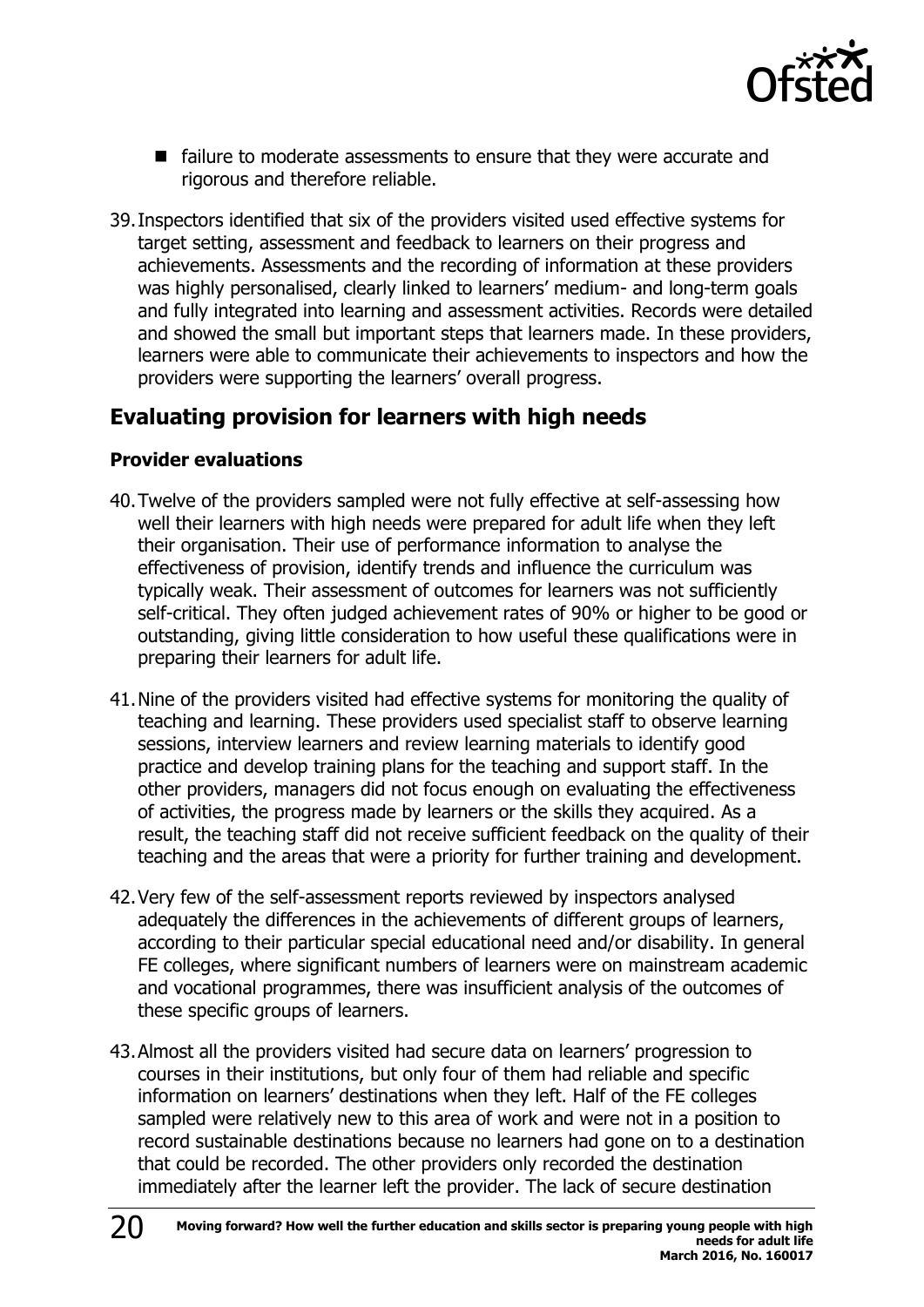

data made it difficult for most of the providers to fully evaluate the impact that specific qualifications and learning programmes had had in progressing learners towards a more independent adult life. One third of the providers visited were beginning to question the usefulness of some qualifications for their learners and were switching them onto non-qualification programmes, with more individualised learning outcomes and creative methods for assessing progress.

#### **Evaluating provision nationally and locally**

- 44.A lack of reliable performance and destination data make the full evaluation of provision for learners with high needs at a local or national level problematic. Data published by the funding agencies include the number of allocated high needs places in each provider and the total amount of funding they received. However, national and local data sets do not include information on the learners according to their specific special educational needs and/or disabilities, nor do they include the destinations for learners that leave high needs provision.
- 45.Inspectors identified the following gaps in local and national data that would help providers, local authorities and government to more effectively evaluate the impact of high needs provision:
	- data to identify accurately the number of learners who do not progress into funded FE and skills provision or who leave their programmes early or who are considered to have left education early
	- data that records the sustained destinations of learners with high needs on leaving funded provision
	- data on the number of learners 'refusing to participate in education' or those who are receiving education in provision not funded by the funding agencies or by the local authorities.

### <span id="page-20-0"></span>**Conclusion**

46.It is right that learners with high needs receive additional funding to support their learning, development and progression to adult life. However, providers, local authorities and the Department for Education should monitor and evaluate learner participation and destination data. Performance measures for providers and local authorities should be clarified so that the effectiveness of the provision in preparing young people with high needs for adult life in different settings can be evaluated. A national set of data detailing learners' sustained destinations would enable the impact of provision and of the Children and Families Act 2014 to be measured and evaluated.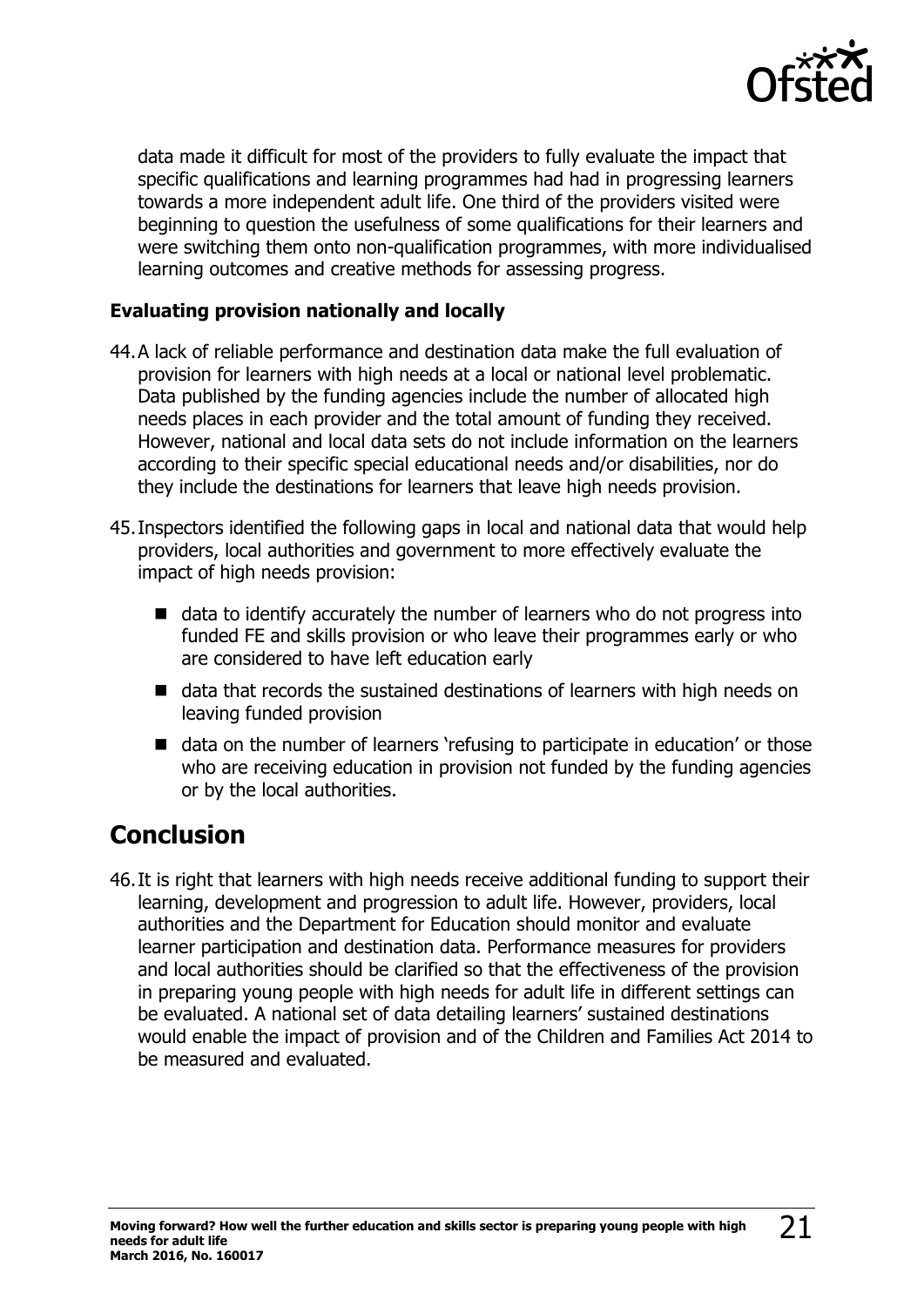

#### **Research publications feedback**

We are interested in finding out how useful you have found this publication.

Are you thinking of putting these ideas into practice; or already doing something similar that could help other providers; or are you just interested? We would welcome your views and ideas. Complete our survey [here.](https://www.surveymonkey.com/r/researchpublications)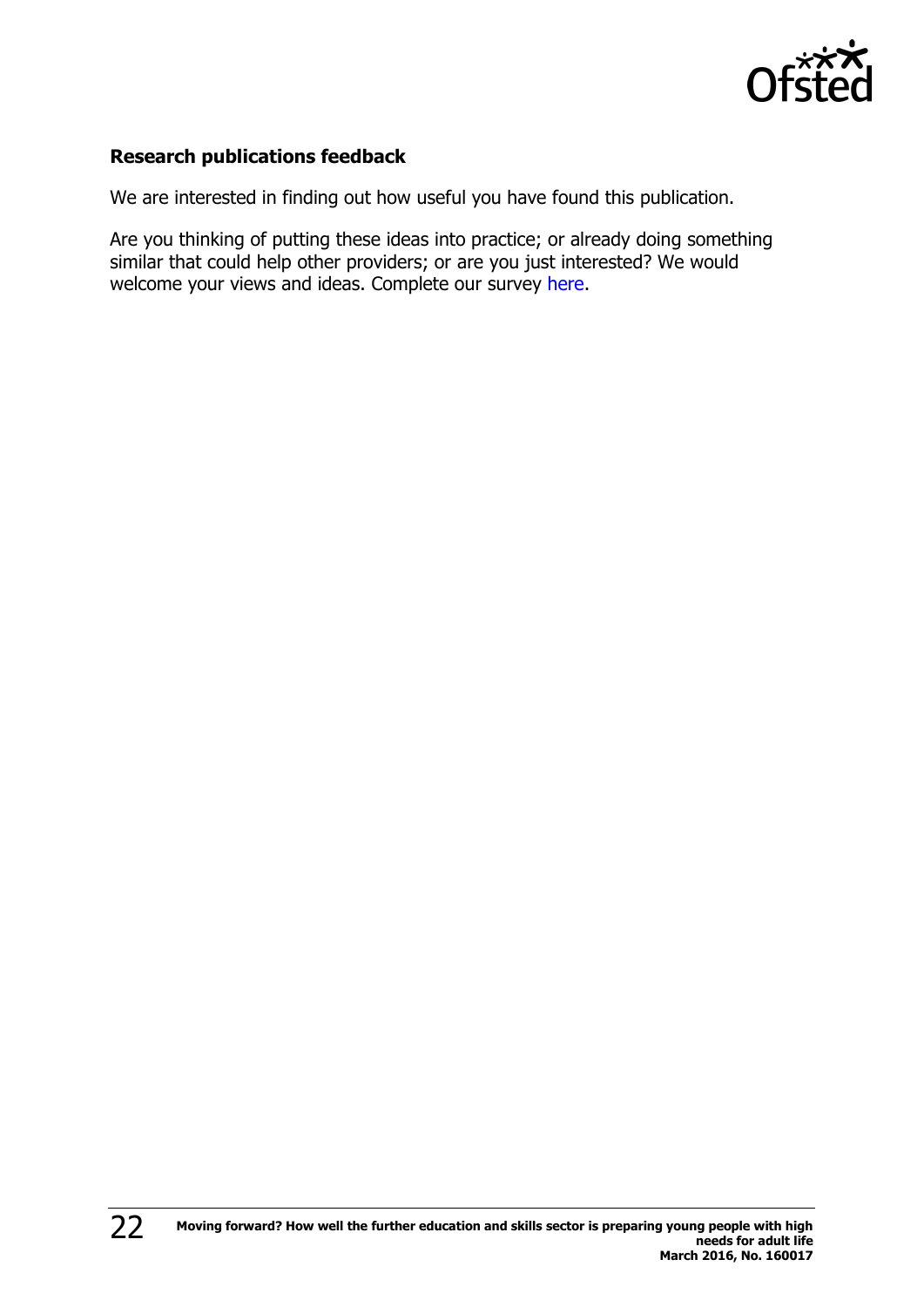

### <span id="page-22-0"></span>**Notes**

The aim of this survey was to investigate whether the introduction of the Children and Families Act 2014 and the changes in the funding methodology introduced in 2013/14 has made a difference to the quality of FE and skills provision for young people aged 16 to 25 with high needs. Little data or other evidence were available to review about these particular learners at the beginning of the investigation – they are typically grouped together with learners that have other learning difficulties and disabilities. Her Majesty's Inspectors (HMI) with expertise in the area generated the following research questions for the study:

- 1. How well are leaders and managers planning for the implementation of the Children and Families Act 2014?
- 2. To what extent are learning outcomes appropriate and how well do they support the intended and actual destinations of learners with high needs?
- 3. How effective are local authorities' local offers in ensuring that learners transfer to the right provision at 16 or 19 and progress on to an appropriate next stage?
- 4. How well are the views and wishes of parents/carers and young people taken into account when planning provision?

To answer these questions more fully, inspectors carried out fieldwork through a small sample of visits to 17 further education and skills providers. Data and regional intelligence were used to identify providers with 20 or more allocated learners with high needs on roll. Providers from this sub-sample were then randomly selected for inclusion in the study. The providers selected covered a range of geographical and economic contexts. There was a slight bias towards general further education colleges and independent learning providers in the sample, as independent specialist colleges are inspected more routinely and not all were available for selection. To counter-balance this, evidence from nine inspections of independent specialist colleges carried out between September 2014 and March 2015 were also reviewed to support the findings from the fieldwork visits.

In total, seven of the providers visited were general further education colleges, four were independent learning providers, three were independent specialist colleges, three were community learning providers and one was a sixth form college. During the visits, inspectors observed lessons and reviewed documents including selfassessment reports, strategic plans, destination data, learner assessments and examples of education, health and care (EHC) plans. They also interviewed approximately 90 managers, 80 teachers and support staff, 30 parents, 15 commissioners<sup>8</sup> and 50 learners on site. Around 60 learners took part in focus groups. The focus groups consisted of young people with high needs funding with significant communication difficulties. Assistive technology was used to enable the young people to participate and the majority had support from facilitators.

 $8$  Local authority officers who purchase places.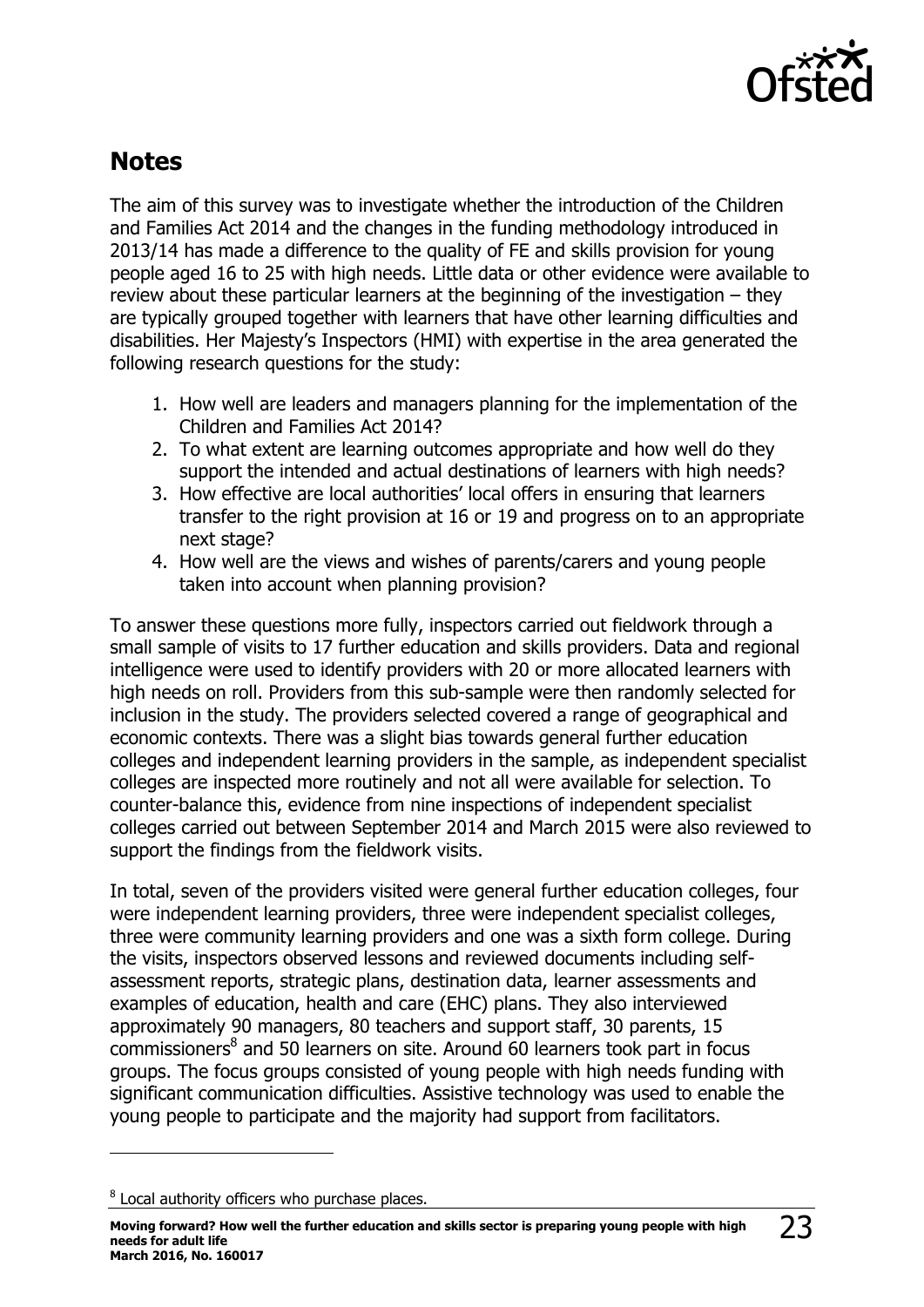

Views were also collected from around 1,600 learners with high needs who responded to an online questionnaire.<sup>9</sup> These learners were not necessarily on roll at the providers visited, but were a self-selecting group who responded to the questionnaire following communication through FE and skills providers, representative groups and Ofsted's social media. In addition, 163 parents and professionals from across the country signed up to participate in two webinars. Inspectors also spoke with representatives from Association of Colleges and NATSPEC, which is the body that represents independent specialist colleges.

Inspectors reviewed the local offers of 20 local authority websites to identify ease of use and the range and type of support offered to young people and their families. This evidence was synthesised with the user views to determine the quality of the offers provided. The local authorities were selected to provide a balanced sample across Ofsted regions and geographical contexts.

#### **Learner survey questions**

#### 1. **Getting onto a course**

We'd like to know about anything that you needed help with when you were considering starting a course. In particular:

- What help you needed and did you get it
- Who helped you?
- Whether not getting the help you needed stopped you doing a course
- What kind of things did you need help with? (choose as many as you need to)
- Were they the right people to help you get things sorted?
- Who would have been able to give you the best help and support?
- Were you able to get on a course?

#### 2. **Choosing your course**

Please tell us about how you chose your further education course. By further education course we mean any course that you are doing after leaving school.

How much choice did you have about the course you are doing?

 $9$  The response total is derived from three questionnaires that were developed. A shorter version was trialled as a pilot to ensure that the right questions were being asked; this received just over 500 responses. A longer version was developed as a consequence, although most of the questions from the pilot questionnaire were also included in this design. This received around 1,000 responses. Finally, a Widget version (a system of symbols that are used to support text, making the meaning clearer and easier to understand) that allowed responses to be received from high needs learners with significant communication difficulties provided roughly another 100 responses.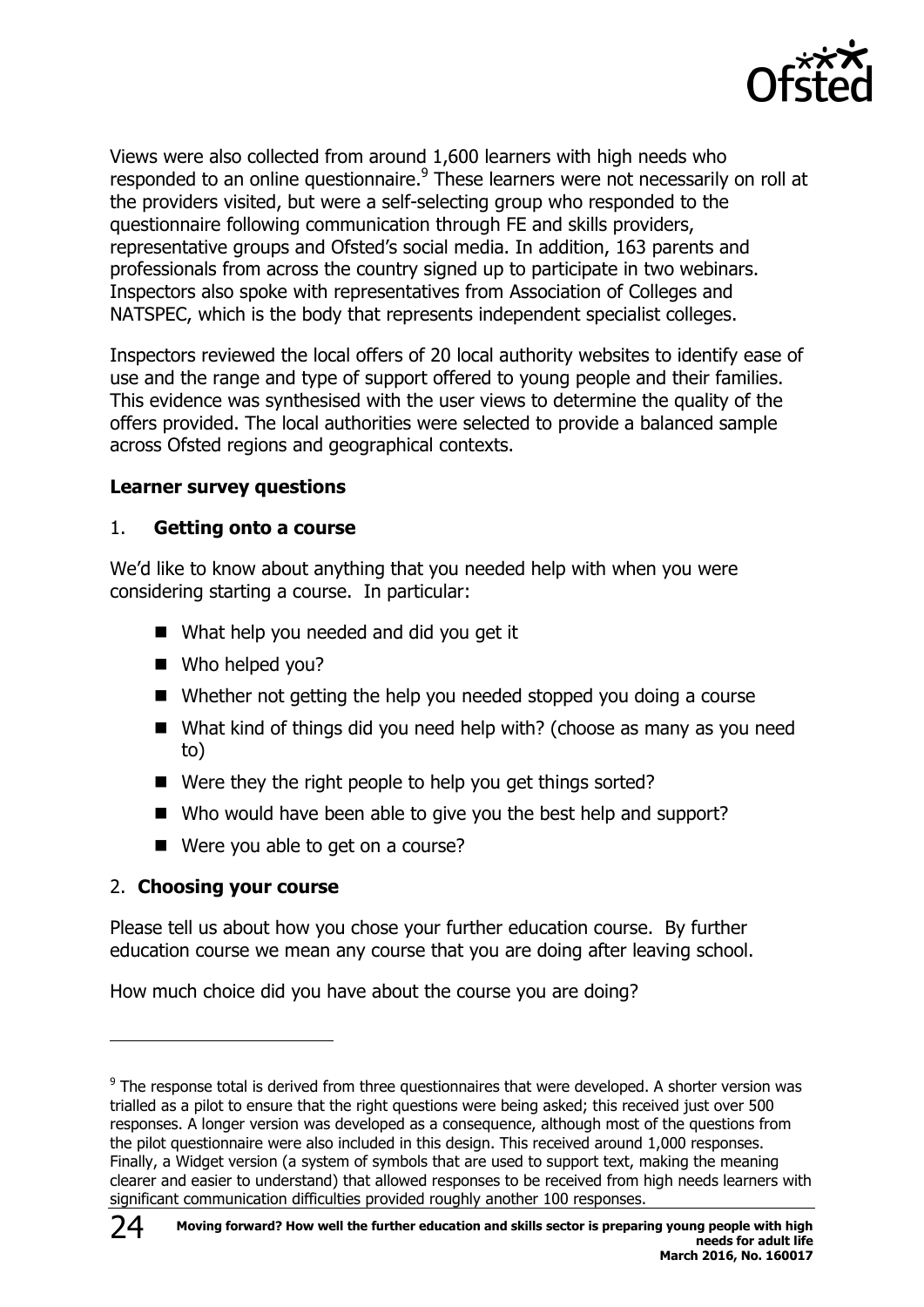

#### 3. **Your individual learning plan or education, health and care EHC plan (EHC)**

What kind of learning plan do you have?

- An individual learning plan (ILP)
- An education, health and care plan (EHC)

#### 4. **After your course**

Please tell us a bit about your course and how it will help you in the future.

If your course isn't helping you do the things it is supposed to, please tell us why you think that is…

If you are not currently in college, have finished your college course or had to leave your course early, please tell us what you are doing now…

#### 5. **Your future**

Please tell us about your plans for the future and the support you will need to achieve your goals.

How confident are you that you will get the right support to help you achieve your goals?

If you are not confident about getting the right support please tell us why.

Please tell us about anything you think could improve college courses and further education for you and other young people with disabilities and learning difficulties.

#### **Questions put to parents/carers and people who worked with young people with high needs during the webinars**

These are some sample questions. They were followed by multiple choice answers and space for comments.

- $\blacksquare$  How well did the transition from school to college go?
- How are you finding your experience at your college or provider?
- $\blacksquare$  How well is the course preparing the young person for adult life?
- $\blacksquare$  How well are you involved in reviewing the progress of the young person and how well do you think any are valued?
- $\blacksquare$  How well is the provider using education, health and care (EHC) plans to make sure all partners are involved in planning and supporting learning?
- $\blacksquare$  How well do you think the provider will enable the young person to: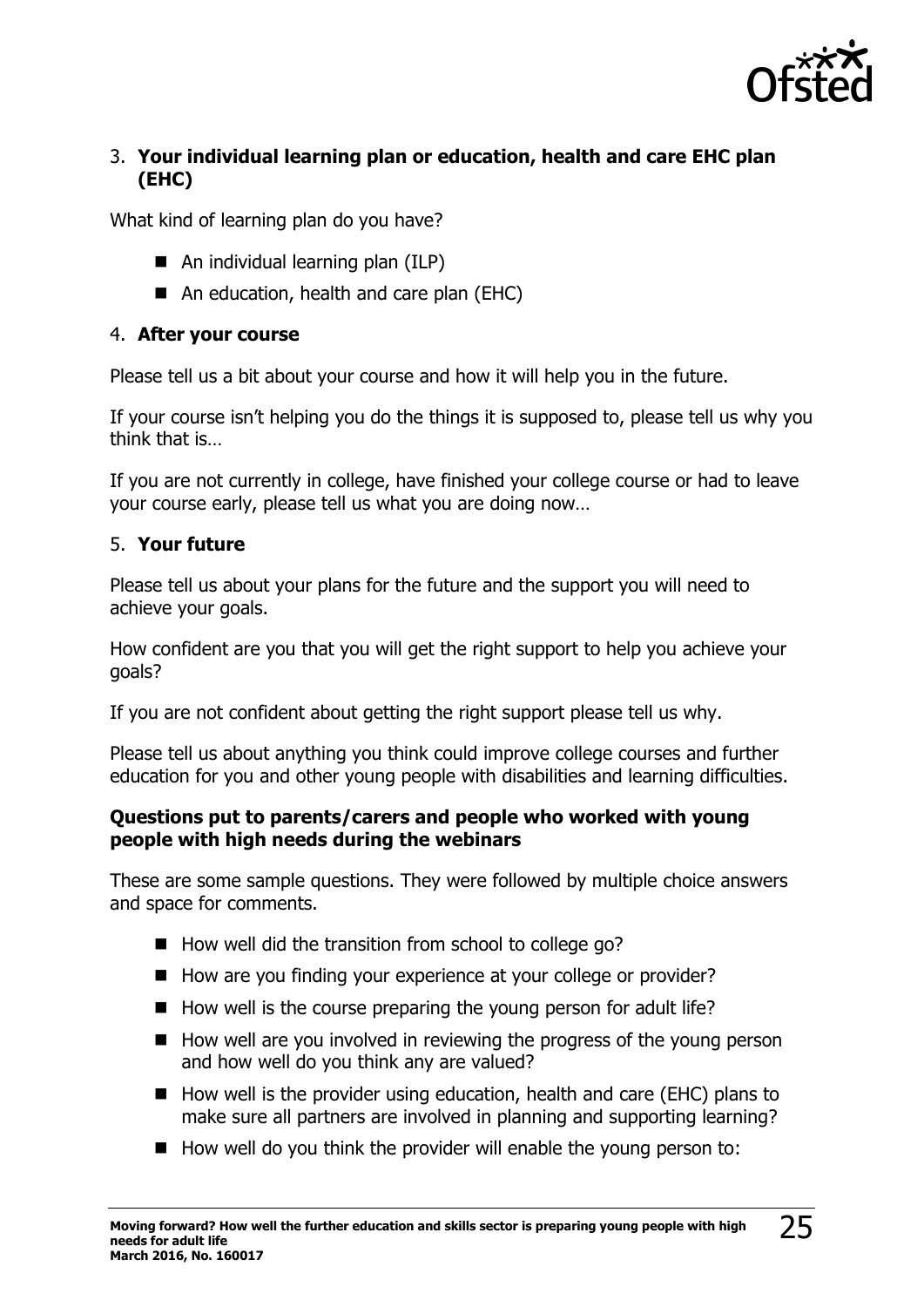

- achieve their potential in supported, part-time or voluntary employment
- live in independent, sheltered or supported accommodation
- make a positive contribution to their community?

### <span id="page-25-0"></span>**Annex A: Background information**

In August 2012, Ofsted carried out a survey, 'Progression post-16 for learners with learning difficulties and/or disabilities', $^{10}$  to explore the arrangements for transition from school and the provision in post-16 settings for learners with learning difficulties and/or disabilities up to the age of 25. At that time, local authorities were required to carry out multi-agency assessments for pupils with statements of need or in receipt of support, prior to their transition to a post-16 provider. The survey found that these arrangements were not working effectively. Providers had received a completed learning difficulty assessment in only a third of the case studies where one should have been made available to them. These assessments were not always timely or completed adequately to form a reliable basis on which to plan support or an appropriate programme of learning.

The survey also found that the availability of specialist post-16 provision varied considerably across local authorities. Insufficient provision was available locally for learners with the very highest levels of need, and varied locally for specialist needs such as sensory impairment and behavioural difficulties. The local authority placement process resulted in significant inequities in types of provision offered to learners with similar needs.

In 2012, the government published the document 'School funding reform: Next steps towards a fairer system', $^{11}$  which set out a common approach to funding for children and young people from birth to the age of 25. It meant that the different institutions offering education for post-16 high needs learners would be treated on an equivalent basis.

In April 2013, the government moved the responsibility for commissioning and funding provision for post-16 learners with special educational needs from the centrally based Education Funding Agency (EFA) to local authorities. Local authorities were seen to be in a better position to identify and meet needs on a local basis.

 $10$  Progression post-16 for learners with learning difficulties or disabilities, Ofsted, 2011; [www.gov.uk/government/publications/progression-from-school-for-those-with-learning-difficulties-or](http://www.gov.uk/government/publications/progression-from-school-for-those-with-learning-difficulties-or-disabilities)[disabilities.](http://www.gov.uk/government/publications/progression-from-school-for-those-with-learning-difficulties-or-disabilities)

 $11$  School funding reform: next steps towards a fairer system, Department for Education, 2012; [www.gov.uk/government/publications/school-funding-reform-next-steps-towards-a-fairer-system.](http://www.gov.uk/government/publications/school-funding-reform-next-steps-towards-a-fairer-system)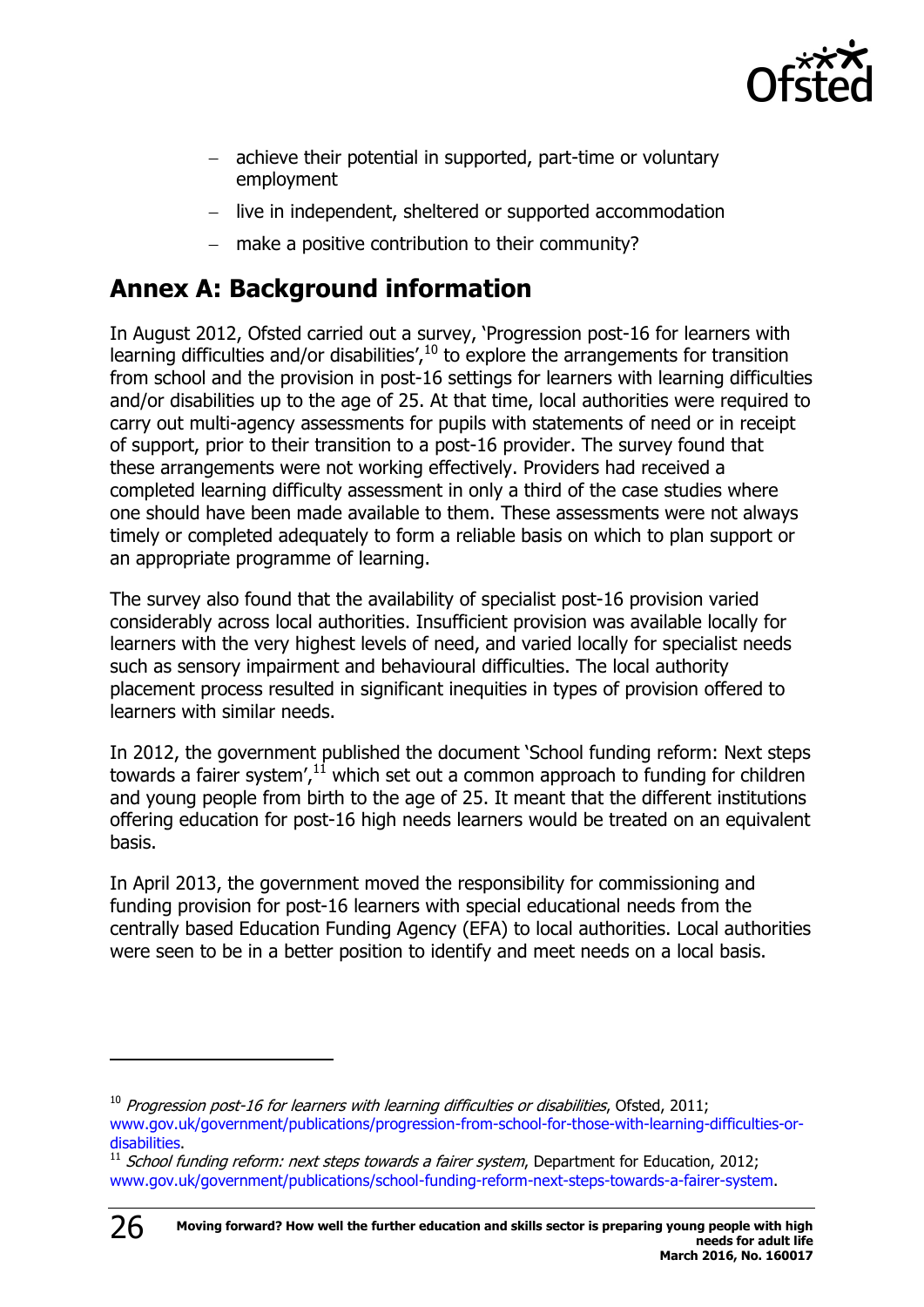

Funding for learners with high needs<sup>12</sup> aged 16 to 25 consists of both place funding (Elements 1 and 2)<sup>13</sup> and top-up funding (Element 3). In all instances, top-up funding (Element 3) has to be agreed by the local authority with a provider, and a contract must be in place between the two parties. If the local authority does not agree to pay top-up funding for a learner, that learner is not counted as high needs for funding purposes. Top-up funding is paid from local authorities' high needs budget to meet the individual needs of children and young people with high needs, over and above the funding provided to institutions through place-led funding.

Each local authority now identifies learners with high needs and commissions the provision from the EFA in March every year for each learner starting the following September. Local authorities must identify the provider allocated to the individual learner when they submit the funding application.

Since the introduction of these funding reforms, the number of allocated places for learners with high needs in the further education and skills sector has increased from 18,509 learners in 2013/14 to 22,265 in 2014/15. Of these:

- **18,545 places (83%) were allocated**<sup>14</sup> to general further education colleges; the number of learners with high needs allocated to a single institution ranged from one to 488
- $\blacksquare$  3,168 places (14%) were allocated to post-16 independent specialist colleges; the number of learners with high needs allocated to a single institution ranged from one to 172
- 552 places (2%) were allocated to charitable and commercial providers; the number of learners with high needs allocated to a single institution ranged from one to 74.

Section 41 of Part 3 of the Children and Families Act 2014 deals with education. It provides the legislation to bring about greater collaboration between education,

 $\overline{a}$ 

<sup>13</sup> 16 to 25 high needs: funding principles for 2015 to 2016, Education Funding Agency, 2015; [www.gov.uk/guidance/16-to-25-young-people-with-high-needs-funding-principles-for-2015-to-2016.](http://www.gov.uk/guidance/16-to-25-young-people-with-high-needs-funding-principles-for-2015-to-2016)

 $12$  For the purposes of this survey, a learner with high needs is defined as: i) a young person aged 16 to 18 who requires additional support costing over £6,000; and ii) any young person aged 19 to 25 subject to a learning difficulty assessment (LDA) or, from September 2014 or an education, health and care plan (EHC plan) who requires additional support costing over £6,000. See: 16 to 25 highneeds funding arrangements: additional information, Education Funding Agency, 2014; [www.gov.uk/government/publications/16-to-25-high-needs-funding-additional-information.](http://www.gov.uk/government/publications/16-to-25-high-needs-funding-additional-information) Academic year 2014/2015 and preparation for 2015/2016.

The first part of place funding is Element 1. This is paid to institutions and represents the funding that all students at the institution attract for their study programmes. Element 2 is the second component of place funding and provides £6,000 to help meet the additional support costs for high needs students. Element 3, top-up funding, is the funding required over and above the place funding to enable a student with high needs to participate in education and learning.

 $14$  Allocations are made in March each year and may alter slightly if learners move to a different local authority area or their high needs are diagnosed later than March. These numbers are usually small.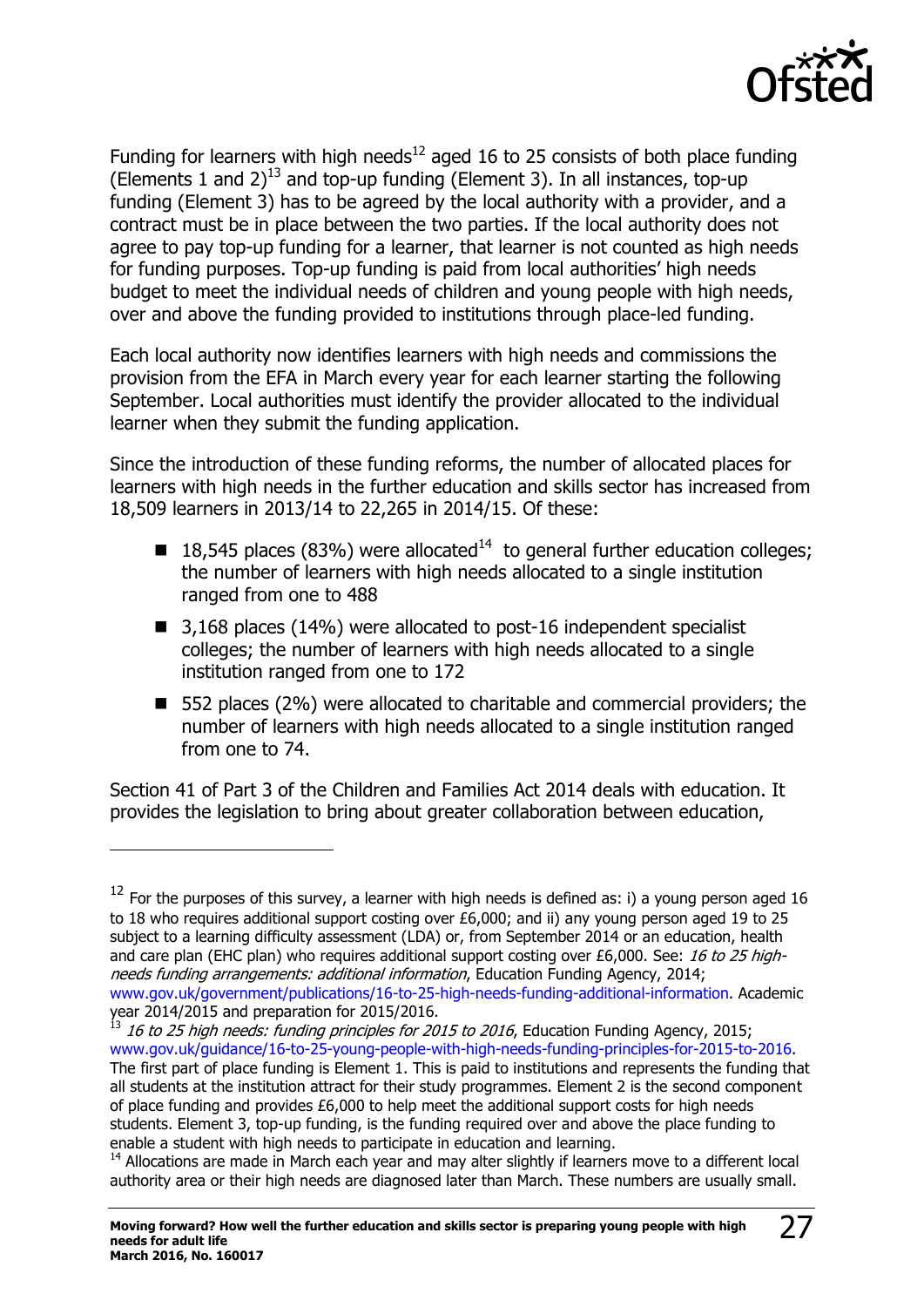

health and care agencies to support young people with high needs. It introduced the following aims and requirements:

- $\blacksquare$  the participation on the part of children, young people and their parents in planning and decisions about their support and local provision
- a stronger focus on higher aspirations and on improving outcomes for children and young people with special educational needs
- a requirement on local education, health and social care services to work together to plan and commission education, health and social care jointly for children and young people with special educational needs
- a coordinated assessment approach that results in a new education, health and care plan for all children and young people from birth to the age of 25 with complex needs
- $\blacksquare$  a requirement on the local authority to publish a local offer setting out all of the available provision across education, health and social care for children and young people with special needs.

Section 41 of Part 3 of the Children's and Families Act 2014 created a list of approved independent specialist institutions that local authorities could use to place their learners outside their local authority.

The special educational needs and disability code of practice<sup>15</sup> relating to the Children and Families Act (2014) provides clear guidance and explicit expectations for local authorities regarding:

- $\blacksquare$  the commissioning arrangements for provision for learners with high needs
- $\blacksquare$  the integration of health, education and care services
- transition arrangements from children's to adults' services the involvement of young people and their families when agreeing education, health and care plans.

It also states that local authorities must place young people with high needs and their families at the centre of their planning, and work with them to develop coordinated approaches to securing better outcomes. Local authorities are expected to develop a shared vision and strategy that focuses on providing clear pathways and coordinated support to enable young people with high needs to progress into employment, independent living and participation in society. Where pathways need further development, local authorities should set out clear responsibilities, timescales and funding arrangements for that work.

<sup>&</sup>lt;sup>15</sup> SEND code of practice: 0 to 25 years, Department for Education and Department of Health, 2014; [www.gov.uk/government/publications/send-code-of-practice-0-to-25.](http://www.gov.uk/government/publications/send-code-of-practice-0-to-25)